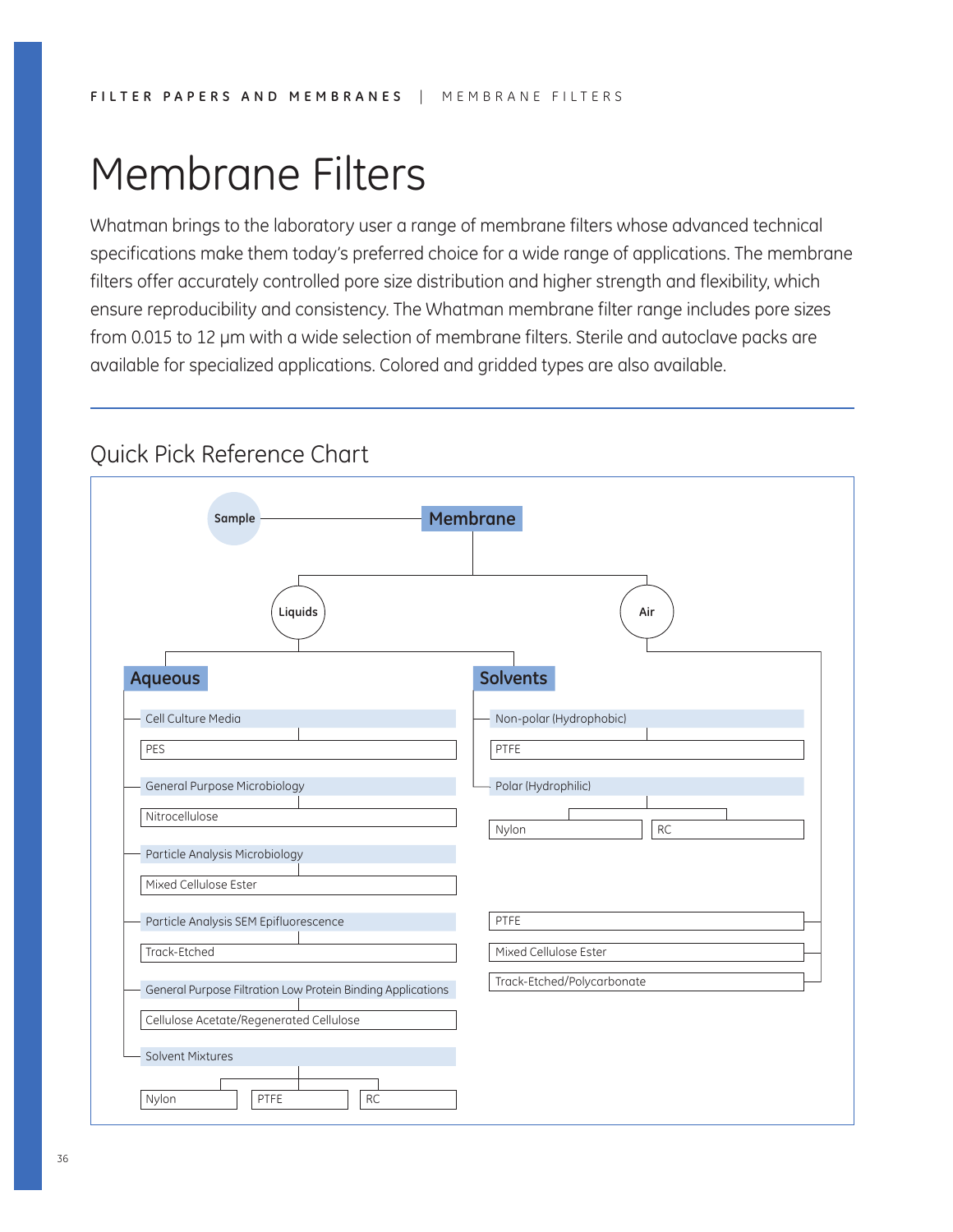### **Membranes**

| Membrane Type                       | Material                                                                         | Pore Size* (µm)                                                                             | Diameter (mm)                                              | Rectangular                                                      | <b>Brand Name</b>        |
|-------------------------------------|----------------------------------------------------------------------------------|---------------------------------------------------------------------------------------------|------------------------------------------------------------|------------------------------------------------------------------|--------------------------|
| Track-Etched                        | Polyester (Polyethylene<br>Terephthalate)                                        | 0.1, 0.2, 0.4, 1.0, 5.0                                                                     | 13, 25, 47                                                 |                                                                  | Cyclopore<br>Nuclepore   |
|                                     | Polycarbonate<br>(4, 4-hydroxy-diphenyl-2,<br>2'-propane)                        | 0.015, 0.03, 0.05, 0.08, 0.1,<br>0.2, 0.4, 0.6, 0.8, 1.0, 2.0, 3.0,<br>5.0, 8.0, 10.0, 12.0 | 13, 19, 25, 37, 47, 50, 76,<br>90, 142, 293                | $19 \times 42$ mm.<br>$25 \times 80$ mm.<br>$8 \times 10$ inches |                          |
| Anopore                             | Aluminum Oxide                                                                   | 0.02, 0.1, 0.2                                                                              | 13, 25, 47                                                 | $\overline{\phantom{0}}$                                         | Anodisc                  |
| Cellulose based                     | Regenerated Cellulose                                                            | 0.2, 0.45, 1.0                                                                              | 25, 47, 50, 100, 110, 142                                  | $300 \times 600$ mm                                              |                          |
|                                     | Cellulose Acetate                                                                | 0.2, 0.45, 0.8, 1.2                                                                         | 13, 25, 47, 50, 85, 100, 110,<br>142, 293                  | $300 \times 600$ mm                                              | $\overline{\phantom{m}}$ |
|                                     | Cellulose Nitrate                                                                | 0.025, 0.1, 0.2, 0.45, 0.65, 0.8,<br>1.0, 1.2, 3.0, 5.0, 8.0, 12.0                          | 13, 25, 30, 37, 47, 50, 82,<br>90, 100, 110, 142, 150, 293 | $300 \times 600$ mm                                              | $\overline{\phantom{m}}$ |
|                                     | Mixed Cellulose Ester<br>(mixture of cellulose acetate<br>and cellulose nitrate) | 0.2, 0.45, 0.6, 0.8, 1.2, 3.0                                                               | 25, 37, 47, 50, 90, 100,<br>110, 142                       |                                                                  |                          |
| Polytetrafluoro-<br>ethylene (PTFE) | Polytetrafluoroethylene                                                          | 0.2, 0.45, 0.5, 1.0, 5.0                                                                    | 25, 37, 47, 50, 90, 150                                    |                                                                  |                          |
| Nylon<br>(Polyamide)                | Hexamethylenediamine;<br>Nylon 66                                                | 0.2, 0.45, 0.8, 1.0                                                                         | 13, 25, 47, 50, 90, 142                                    |                                                                  |                          |
| Polyethersulfone<br>(PES)           | Polyethersulfone                                                                 | 0.8                                                                                         | 47                                                         |                                                                  |                          |
| Polypropylene                       | Polypropylene                                                                    | 0.2, 0.45                                                                                   | 25, 47, 90                                                 | $\overline{a}$                                                   | $\overline{\phantom{m}}$ |
| MembraClear                         |                                                                                  |                                                                                             | 25, 37, 47                                                 |                                                                  |                          |
|                                     |                                                                                  |                                                                                             |                                                            |                                                                  |                          |

\* *Not all pore sizes are available in all diameters*

## Track-Etched Polycarbonate and Polyester Membranes

Whatman offers a complete range of track-etched membranes manufactured using proprietary Whatman technology to produce a precision membrane filter with a closely controlled pore size distribution.

These membranes include Cyclopore™ polycarbonate and polyester, Nuclepore™ polycarbonate, chemotaxis membranes, black polycarbonate, and polycarbonate membranes for cell culture.

## Cyclopore Polycarbonate and Polyester Membranes

Whatman Cyclopore membranes are true pore size microporous membranes featuring sharp cut-off and reproducible microfiltration performance characteristics of track-etched membranes. The smooth flat membrane ensures particles are retained on the surface so that they are easily visible under a microscope.

Cyclopore membranes are manufactured using proprietary Whatman technology to produce a precision membrane filter with a closely controlled pore size distribution.





Cyclopore track-etched membranes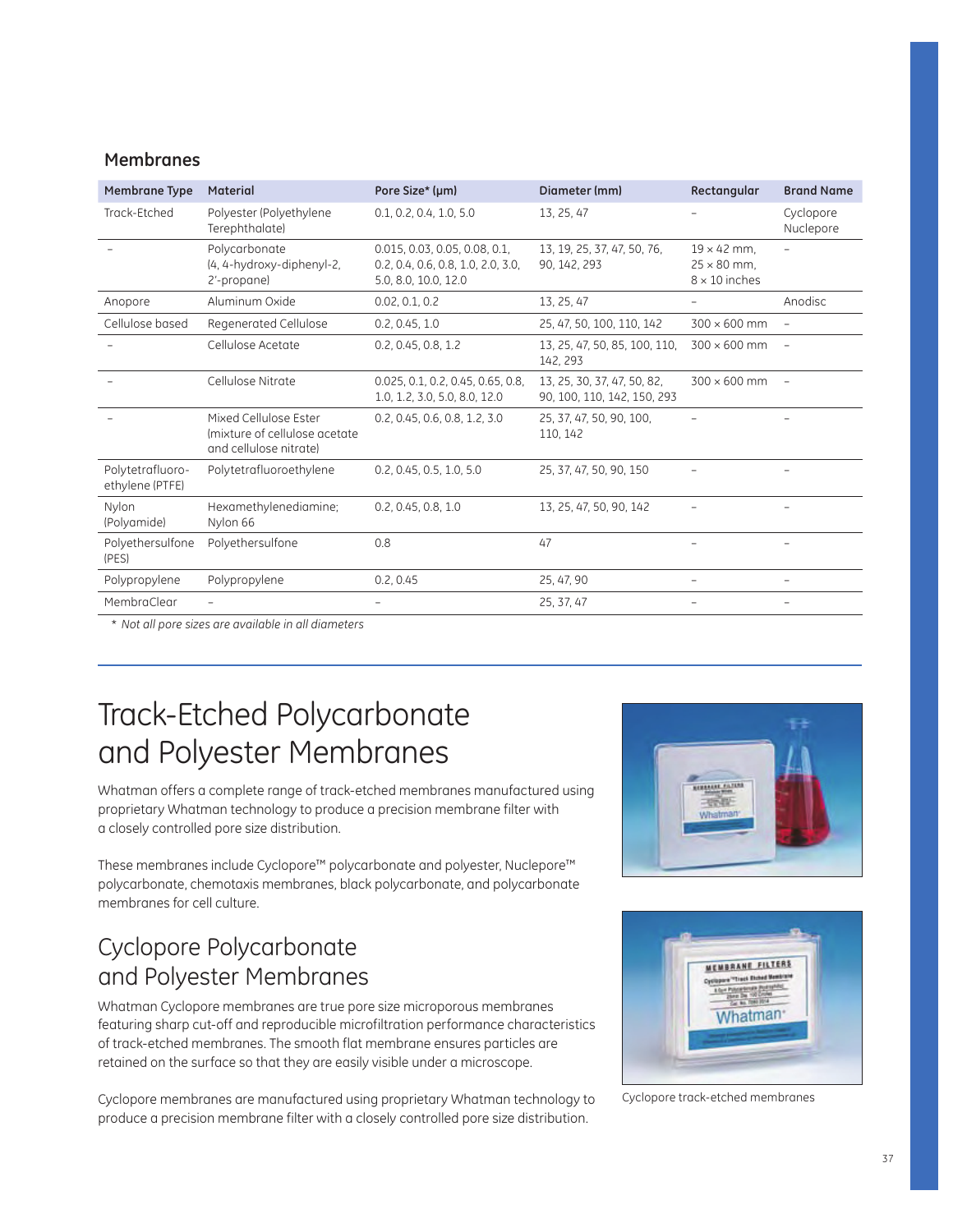Membranes are produced from a pure polymeric film and give exceptional chemical cleanliness. They are free of contaminants, have low tare weight, minimum water adsorption, and very low levels of nonspecific protein binding.

The polycarbonate membranes are hydrophilic and are available in a choice of diameters and pore sizes. The polyester membranes are resistant to most organic solvents, amides, and halogenated hydrocarbons. This broad chemical compatibility makes them suitable for the detection of particles in many corrosive fluids.

#### **Features and Benefits**

- Low affinity for stains providing higher optical contrast and making visibility under a microscope easy
- True surface capture provides easy examination of samples and short analysis times
- Totally transparent membranes available
- Negligible absorption and adsorption of filtrate; nonhygroscopic
- Low tare weights
- No particle shedding provides ultra clean filtrate
- Biologically inert

### *Typical Applications*

#### ~**Air Monitoring**

Trace elements (chemicals, radioactivity) and particulate analysis (dust, pollens, and airborne particles)

~**Analytical Methods** 

Gravimetric analysis, densitometry, emission spectroscopy, X-ray fluorescence, and infrared analysis

~**Water Analysis** 

Absorbable organic halides (AOX), direct count of microorganisms, marine biology and dissolved phosphates, nitrates, and ammonia analysis

~**Blood Filtration and Cell Analysis** 

RBC deformability, leukocyte removal, RBC filtration and plasmapheresis, chemotaxis, cytology, and cell culture

~**General Filtration** 

Particulate and bacteria removal, cross flow filtration, HPLC sample preparation, and solution filtration



Electron micrograph of Cyclopore membrane with latex beads on surface

#### ~ **Microscopy**

Electron microscopy, epifluorescence microscopy, and direct optical microscopy

#### ~**Microorganism Analysis**

Direct total microbial count, harvesting, concentration, fractionation, yeast, molds, *Giardia*, *Legionella*, coliform, and canine microfilaria

### ~**Nucleic Acid Studies**

Alkaline elution and DNA fragment fractionation

#### ~**Oceanographic Studies**

Transparent polycarbonate membrane filters provide a new tool for studying planktonic organisms. These ultra thin transparent membranes are strong yet flexible, allowing for planktonic samples to be filtered and the membranes to be mounted directly onto microscope slides. (Ref: Hewes et al. 1998; Graham and Mitchell 1999; Graham 1999.)

#### ~ **Healthcare**

*Biosensors* – as a barrier offering controlled diffusion for biological reagents and electrochemical detectors.

 *Diagnostic assays* – for flow control, sample preparation, blood separation, and capture of latex microparticles.

 *Cell biology* – for cell culture, chemotaxis, and cytological analyses, e.g., direct staining, isotopic, and fluorescence based assays.

 *Transdermal drug delivery* – as an inert matrix for retention of therapeutics.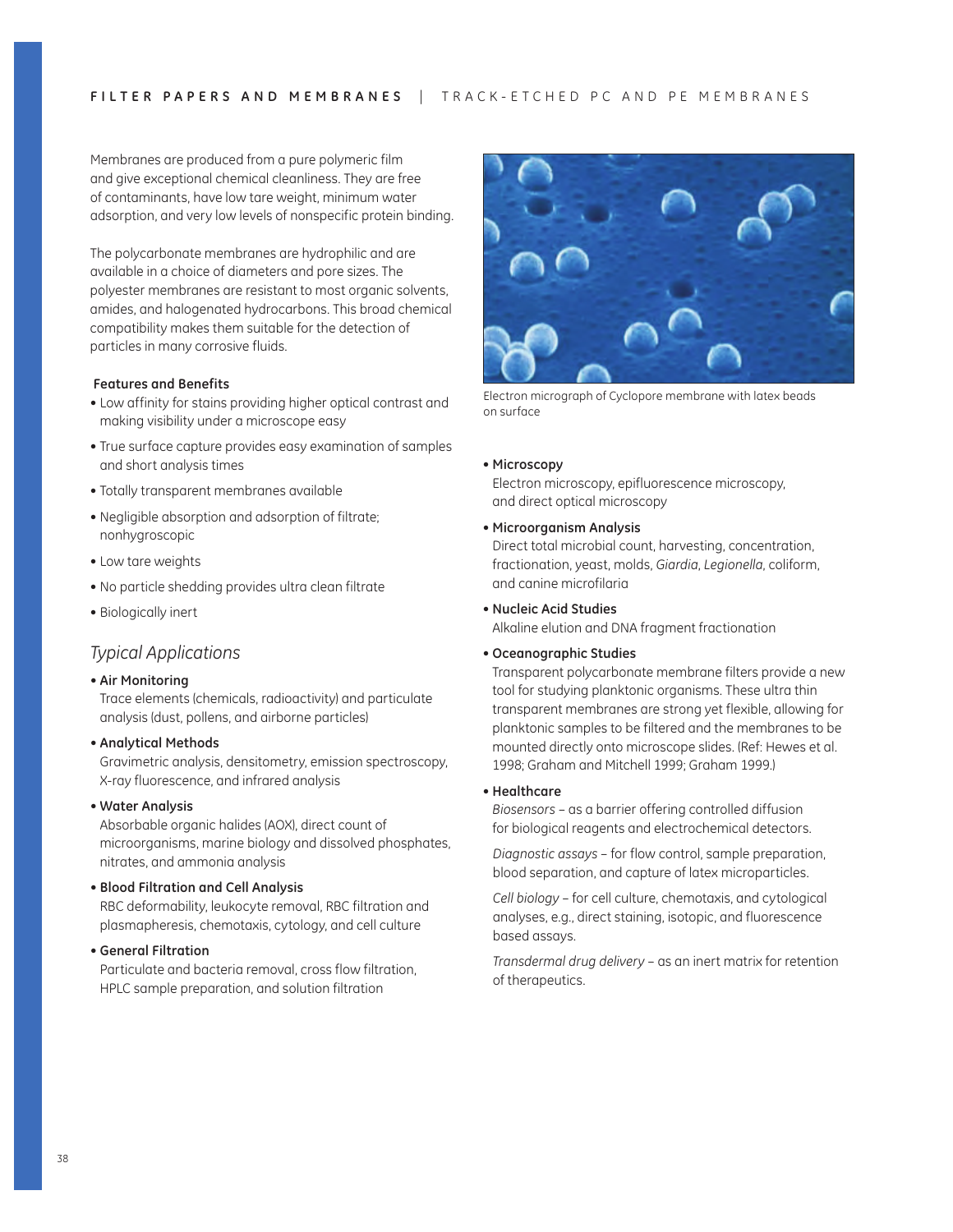### **Typical Data – Cyclopore Track-Etched Membranes**

|                             | Polycarbonate                                         | Polyester                                             |
|-----------------------------|-------------------------------------------------------|-------------------------------------------------------|
| Thickness                   | $7-20 \mu m$                                          | $9-23 \mu m$                                          |
| Burst strength              | $>10$ psi                                             | $>10$ psi                                             |
| Weight                      | 0.7-2.0 mg/cm <sup>2</sup>                            | 0.9-2.3 mg/cm <sup>2</sup>                            |
| Maximum service temperature | $140^{\circ}$ C                                       | $150^{\circ}$ C                                       |
| Porosity (void vol.)        | 4-20%                                                 | 4-20%                                                 |
| Ash weight                  | 0.6 $\mu$ g/cm <sup>2</sup>                           | 2.3 $\mu$ g/cm <sup>2</sup>                           |
| Pore density                | $1 \times 10^5 - 6 \times 10^8$ pores/cm <sup>2</sup> | $1 \times 10^5 - 6 \times 10^8$ pores/cm <sup>2</sup> |
| Opacity                     | Translucent*                                          | Translucent                                           |
| Autoclavable                | 30 minutes at 121°C                                   | 30 minutes at 121°C                                   |
| Specific gravity            | 1.21 $g/cm^2$                                         | 1.39 $g/cm^2$                                         |
| Flammability                | Slow burn                                             | Slow burn                                             |
| Fiber releasing             | No                                                    | No.                                                   |
| Leachables                  | Negligible                                            | Negligible                                            |
| Biological compatibility    | Inert                                                 | Inert                                                 |

\* *Transparent also available as Special Clear*

## **Ordering Information – Cyclopore Polycarbonate and Polyester Membrane Circles**

| Diameter (mm)             | Pore Size (um) | <b>Catalog Number</b> | Description                       | Quantity/Pack |
|---------------------------|----------------|-----------------------|-----------------------------------|---------------|
| <b>Standard Cyclopore</b> |                |                       |                                   |               |
| 13                        | 0.1            | 7060-1301             | Polycarbonate                     | 100           |
| 13                        | 0.4            | 7060-1304             | Polycarbonate                     | 100           |
| 13                        | 0.8            | 7060-1308             | Polycarbonate                     | 100           |
| 13                        | 5.0            | 7061-1313             | Polyester                         | 100           |
| 25                        | 0.1            | 7060-2501             | Polycarbonate                     | 100           |
| 25                        | 0.2            | 7060-2502             | Polycarbonate                     | 100           |
| 25                        | 0.2            | 7061-2502             | Polyester                         | 100           |
| 25                        | 0.4            | 7060-2504             | Polycarbonate                     | 100           |
| 25                        | 0.4            | 7061-2504             | Polyester                         | 100           |
| 25                        | 0.6            | 7060-2506             | Polycarbonate                     | 100           |
| 25                        | 0.8            | 7060-2508             | Polycarbonate                     | 100           |
| 25                        | 1.0            | 7060-2510             | Polycarbonate                     | 100           |
| 25                        | 1.0            | 7061-2510             | Polyester                         | 100           |
| 25                        | 1.0            | 7091-2510             | Polycarbonate, thin clear circles | 100           |
| 25                        | 2.0            | 7060-2511             | Polycarbonate                     | 100           |
| 25                        | 5.0            | 7060-2513             | Polycarbonate                     | 100           |
| 25                        | 5.0            | 7062-2513             | Polycarbonate, clear circles      | 100           |
| 25                        | 8.0            | 7060-2514             | Polycarbonate                     | 100           |
| 25                        | 10.0           | 7060-2515             | Polycarbonate                     | 100           |
| 25                        | 12.0           | 7060-2516             | Polycarbonate                     | 100           |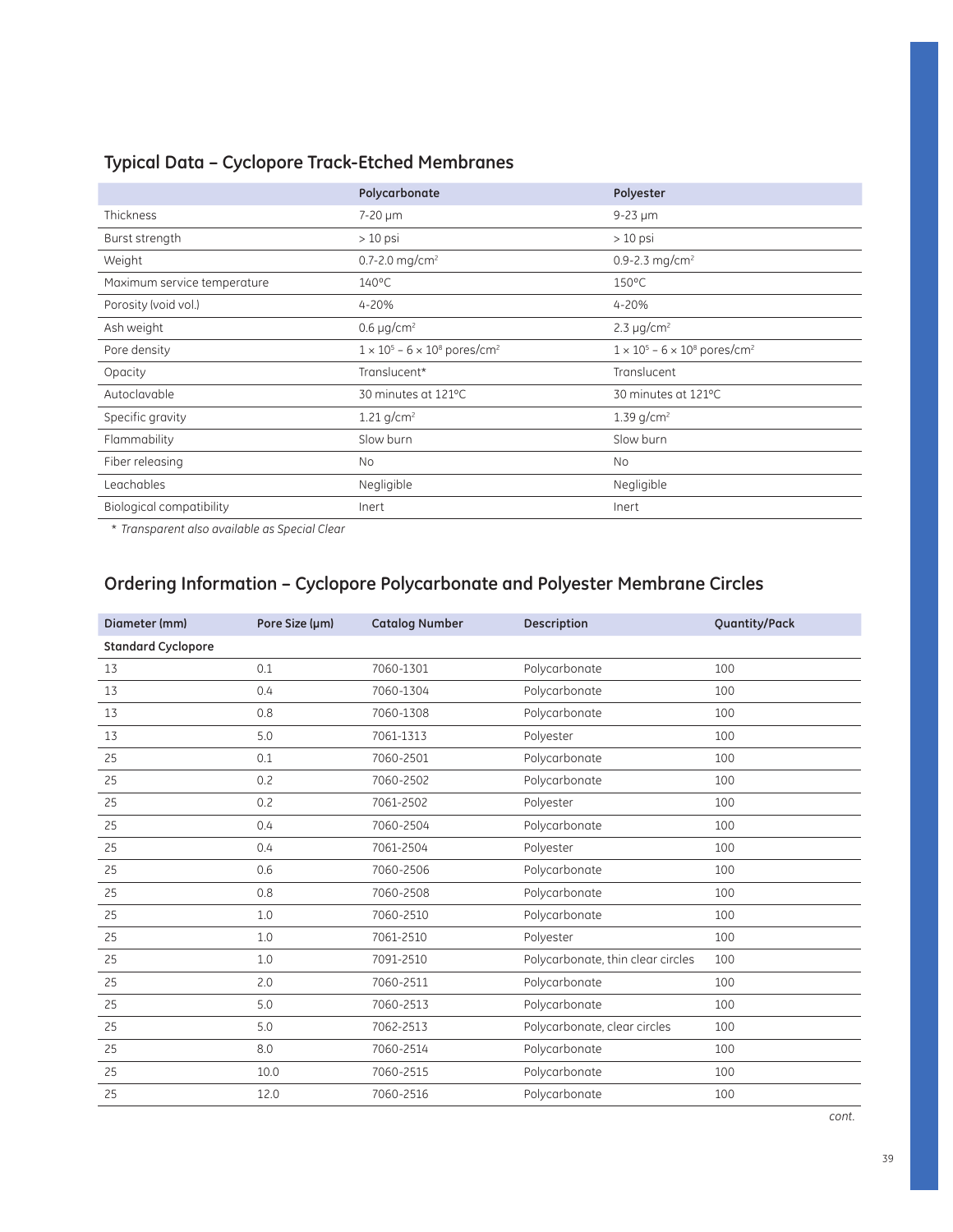#### FILTER PAPERS AND MEMBRANES | TRACK-ETCHED PC AND PE MEMBRANES

| Diameter (mm)             | Pore Size (µm) | <b>Catalog Number</b> | Description                       | Quantity/Pack |
|---------------------------|----------------|-----------------------|-----------------------------------|---------------|
| <b>Standard Cyclopore</b> |                |                       |                                   |               |
| 37                        | 0.4            | 7060-3704             | Polycarbonate                     | 100           |
| 47                        | 0.1            | 7060-4701             | Polycarbonate                     | 100           |
| 47                        | 0.1            | 7061-4701             | Polyester                         | 100           |
| 47                        | 0.2            | 7060-4702             | Polycarbonate                     | 100           |
| 47                        | 0.2            | 7061-4702             | Polyester                         | 100           |
| 47                        | 0.4            | 7060-4704             | Polycarbonate                     | 100           |
| 47                        | 1.0            | 7060-4710             | Polycarbonate*                    | 100           |
| 47                        | 1.0            | 7091-4710             | Polycarbonate, thin clear circles | 100           |
| 47                        | 2.0            | 7060-4711             | Polycarbonate                     | 100           |
| 47                        | 3.0            | 7060-4712             | Polycarbonate                     | 100           |
| 47                        | 3.0            | 7062-4712             | Polycarbonate, clear circles**    | 100           |
| 47                        | 5.0            | 7060-4713             | Polycarbonate                     | 100           |
| 47                        | 8.0            | 7060-4714             | Polycarbonate                     | 100           |
| 47                        | 10.0           | 7060-4715             | Polycarbonate                     | 100           |
| 47                        | 12.0           | 7060-4716             | Polycarbonate                     | 100           |
| 90                        | 1.0            | 7060-9010             | Polycarbonate                     | 100           |

\* *Special clear Cyclopore*

\*\* *Standard polycarbonate*

## Nuclepore Track-Etched Membranes

Nuclepore track-etched polycarbonate membranes are manufactured from high-quality polycarbonate film and have sharply defined pore sizes, high flow rates, and excellent chemical and thermal resistance. The membranes have a smooth flat surface and exhibit very low levels of extractables.

### **Features and Benefits**

- Low protein binding and low extractables, ensuring no sample contamination
- High chemical resistance and good thermal stability for a wide range of samples
- Low, consistent ash and tare weights
- Smooth flat surface for good visibility of particles

#### **Applications**

- Epifluorescence microscopy
- $\bullet$  Environmental analysis
- Cell biology
- EPA testing
- Fuel testing
- Bioassays
- Parasitology
- Air analysis
- Water microbiology

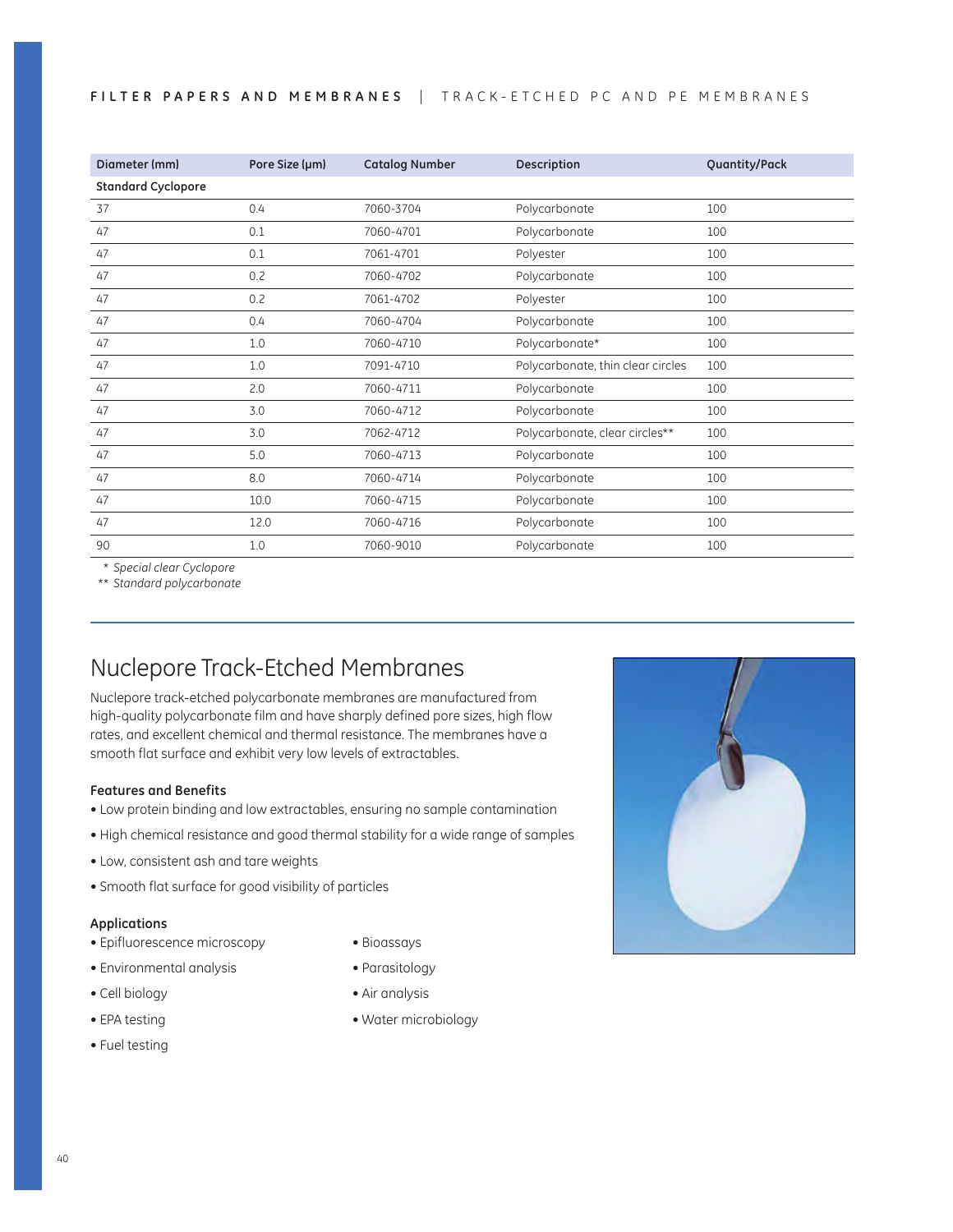| Diameter (mm) | Pore Size (µm) | <b>Catalog Number</b> | Description                    | Quantity/Pack |
|---------------|----------------|-----------------------|--------------------------------|---------------|
| Circles       |                |                       |                                |               |
| 13            | 0.015          | 110401                | Polycarbonate                  | 100           |
| 13            | 0.1            | 110405                | Polycarbonate                  | 100           |
| 13            | 0.2            | 110406                | Polycarbonate                  | 100           |
| 13            | 0.4            | 110407                | Polycarbonate                  | 100           |
| 13            | 0.8            | 110409                | Polycarbonate                  | 100           |
| 13            | $1.0\,$        | 110410                | Polycarbonate                  | 100           |
| 13            | 3.0            | 110412                | Polycarbonate                  | 100           |
| 13            | 5.0            | 110413                | Polycarbonate                  | 100           |
| 13            | 8.0            | 110414                | Polycarbonate                  | 100           |
| 13            | 10.0           | 110415                | Polycarbonate                  | 100           |
| 13            | 8.0            | 150446                | Polycarbonate PVP-free*        | 100           |
| 13            | 0.8            | 800195                | Gold Coated PC                 | 10            |
| 19            | 0.03           | 800307                | Polycarbonate                  | 100           |
| 19            | 0.05           | 800308                | Polycarbonate                  | 100           |
| 19            | 0.08           | 800280                | Polycarbonate                  | 100           |
| 19            | 0.1            | 800309                | Polycarbonate                  | 100           |
| 19            | 0.2            | 800281                | Polycarbonate                  | 100           |
| 19            | 0.4            | 800282                | Polycarbonate                  | 100           |
| 19            | 0.8            | 800284                | Polycarbonate                  | 100           |
| 19            | $1.0\,$        | 800319                | Polycarbonate                  | 100           |
| 25            | 0.015          | 110601                | Polycarbonate                  | 100           |
| 25            | 0.03           | 110602                | Polycarbonate                  | 100           |
| 25            | 0.05           | 110603                | Polycarbonate                  | 100           |
| 25            | 0.08           | 110604                | Polycarbonate                  | 100           |
| 25            | 0.1            | 110605                | Polycarbonate                  | 100           |
| 25            | 0.2            | 110606                | Polycarbonate                  | 100           |
| 25            | 0.4            | 110607                | Polycarbonate                  | 100           |
| 25            | 0.6            | 110608                | Polycarbonate                  | 100           |
| 25            | 0.8            | 110609                | Polycarbonate                  | 100           |
| 25            | $1.0\,$        | 110610                | Polycarbonate                  | 100           |
| 25            | 2.0            | 110611                | Polycarbonate                  | 100           |
| 25            | 3.0            | 110612                | Polycarbonate                  | 100           |
| 25            | 5.0            | 110613                | Polycarbonate                  | 100           |
| 25            | $8.0\,$        | 110614                | Polycarbonate                  | 100           |
| 25            | 10.0           | 110615                | Polycarbonate                  | 100           |
| 25            | 12.0           | 110616                | Polycarbonate                  | 100           |
| 25            | 0.4            | 110637                | Polycarbonate AOX <sup>+</sup> | 100           |
| 25            | 0.4            | 170607                | Gold Coated PC                 | 50            |
| 25            | $0.8\,$        | 117197                | Gold Coated PC                 | 50            |

## **Ordering Information – Nuclepore Track-Etched Membranes**

\* *PVP-free – hydrophobic*

† *AOX – suitable for AOX (Absorbable Organic Halogens) analysis*

*cont.*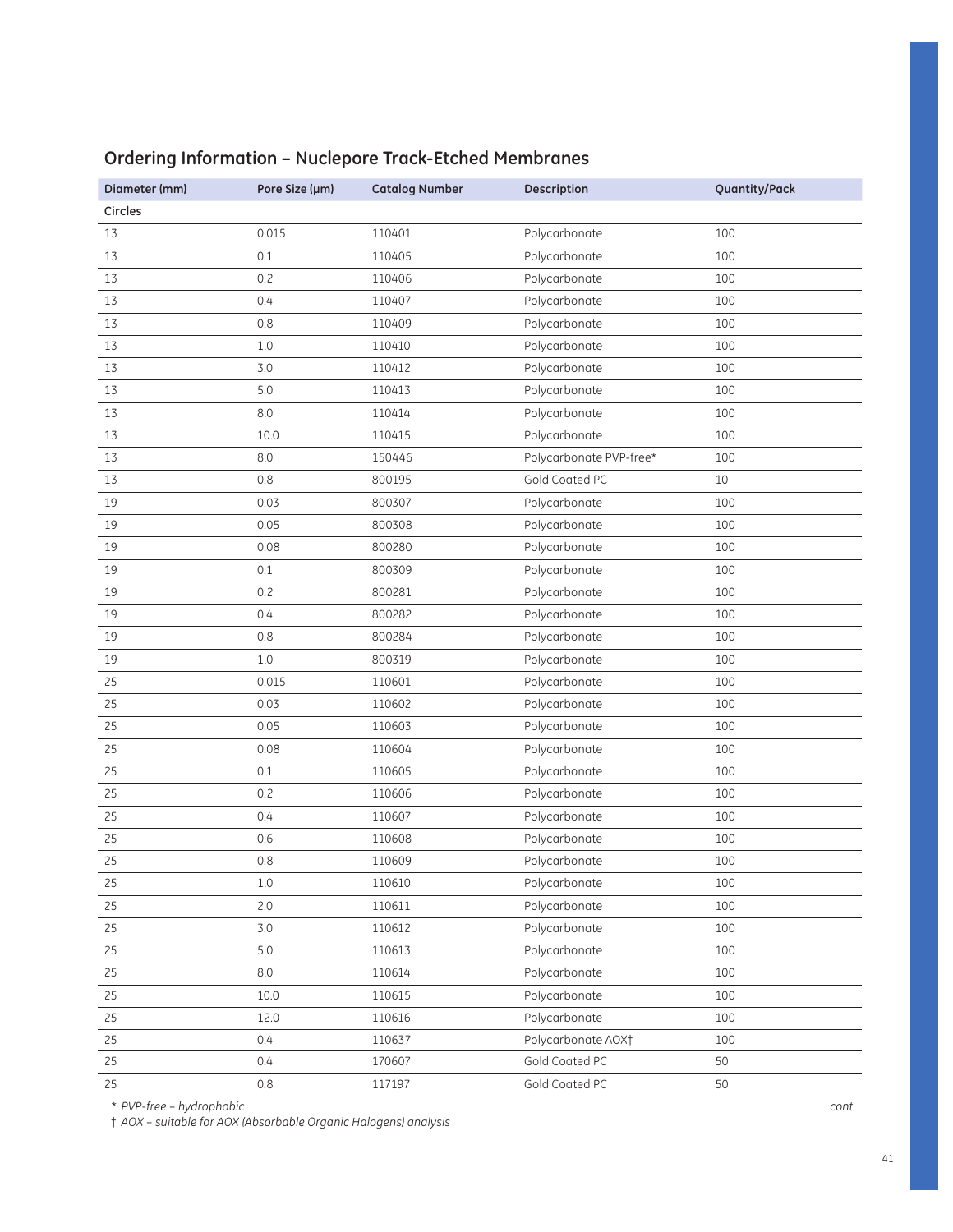### FILTER PAPERS AND MEMBRANES | TRACK-ETCHED PC AND PE MEMBRANES

| Diameter (mm) | Pore Size (µm) | <b>Catalog Number</b> | Description                    | Quantity/Pack |
|---------------|----------------|-----------------------|--------------------------------|---------------|
| Circles       |                |                       |                                |               |
| 37            | 0.4            | 110807                | Polycarbonate                  | 100           |
| 37            | 0.8            | 110809                | Polycarbonate                  | 100           |
| 47            | 0.015          | 111101                | Polycarbonate                  | 100           |
| 47            | 0.05           | 111103                | Polycarbonate                  | 100           |
| 47            | 0.08           | 111104                | Polycarbonate                  | 100           |
| 47            | $0.1\,$        | 111105                | Polycarbonate                  | 100           |
| 47            | 0.2            | 111106                | Polycarbonate                  | 100           |
| 47            | 0.4            | 111107                | Polycarbonate                  | 100           |
| 47            | 0.6            | 111108                | Polycarbonate                  | 100           |
| 47            | 0.8            | 111109                | Polycarbonate                  | 100           |
| 47            | $1.0$          | 111110                | Polycarbonate                  | 100           |
| 47            | 2.0            | 111111                | Polycarbonate                  | 100           |
| 47            | 3.0            | 111112                | Polycarbonate                  | 100           |
| 47            | 5.0            | 111113                | Polycarbonate                  | 100           |
| 47            | 8.0            | 111114                | Polycarbonate                  | 100           |
| 47            | 10.0           | 111115                | Polycarbonate                  | 100           |
| 47            | 12.0           | 111116                | Polycarbonate                  | 100           |
| 47            | 0.4            | 111137                | Polycarbonate AOX <sup>+</sup> | 100           |
| 47            | 0.4            | 111130                | Polycarbonate AERO**           | 100           |
| 50            | 0.2            | 111206                | Polycarbonate                  | 100           |
| 50            | 0.4            | 111207                | Polycarbonate                  | 100           |
| 50            | 5.0            | 111213                | Polycarbonate                  | 100           |
| 50            | 12.0           | 111216                | Polycarbonate                  | 100           |
| 76            | 0.05           | 111503                | Polycarbonate                  | 100           |
| 76            | 0.1            | 111505                | Polycarbonate                  | 100           |
| 90            | 0.015          | 111701‡               | Polycarbonate                  | 25            |
| 90            | 0.05           | 111703                | Polycarbonate                  | 25            |
| 90            | 0.1            | 111705                | Polycarbonate                  | 25            |
| 90            | 0.2            | 111706                | Polycarbonate                  | 25            |
| 90            | 0.4            | 111707                | Polycarbonate                  | 25            |
| 90            | $1.0$          | 111710                | Polycarbonate                  | 25            |
| 90            | 2.0            | 111711                | Polycarbonate                  | 25            |
| 90            | 3.0            | 111712                | Polycarbonate                  | 25            |
| 142           | 0.08           | 112104                | Polycarbonate                  | 25            |
| 142           | $0.1\,$        | 112105                | Polycarbonate                  | 25            |
| 142           | 0.2            | 112106                | Polycarbonate                  | 25            |
| 142           | 0.4            | 112107                | Polycarbonate                  | 25            |
| 142           | 0.6            | 112108                | Polycarbonate                  | 25            |
| 142           | $1.0\,$        | 112110                | Polycarbonate                  | 25            |
| 142           | 2.0            | 112111                | Polycarbonate                  | 25            |

\* *PVP-free – hydrophobic*

† *AOX – suitable for AOX (Absorbable Organic Halogens) analysis* 

 *\**\* *AERO – suitable for aerosol testing*

‡ *Product is only available in the Americas*

*cont.*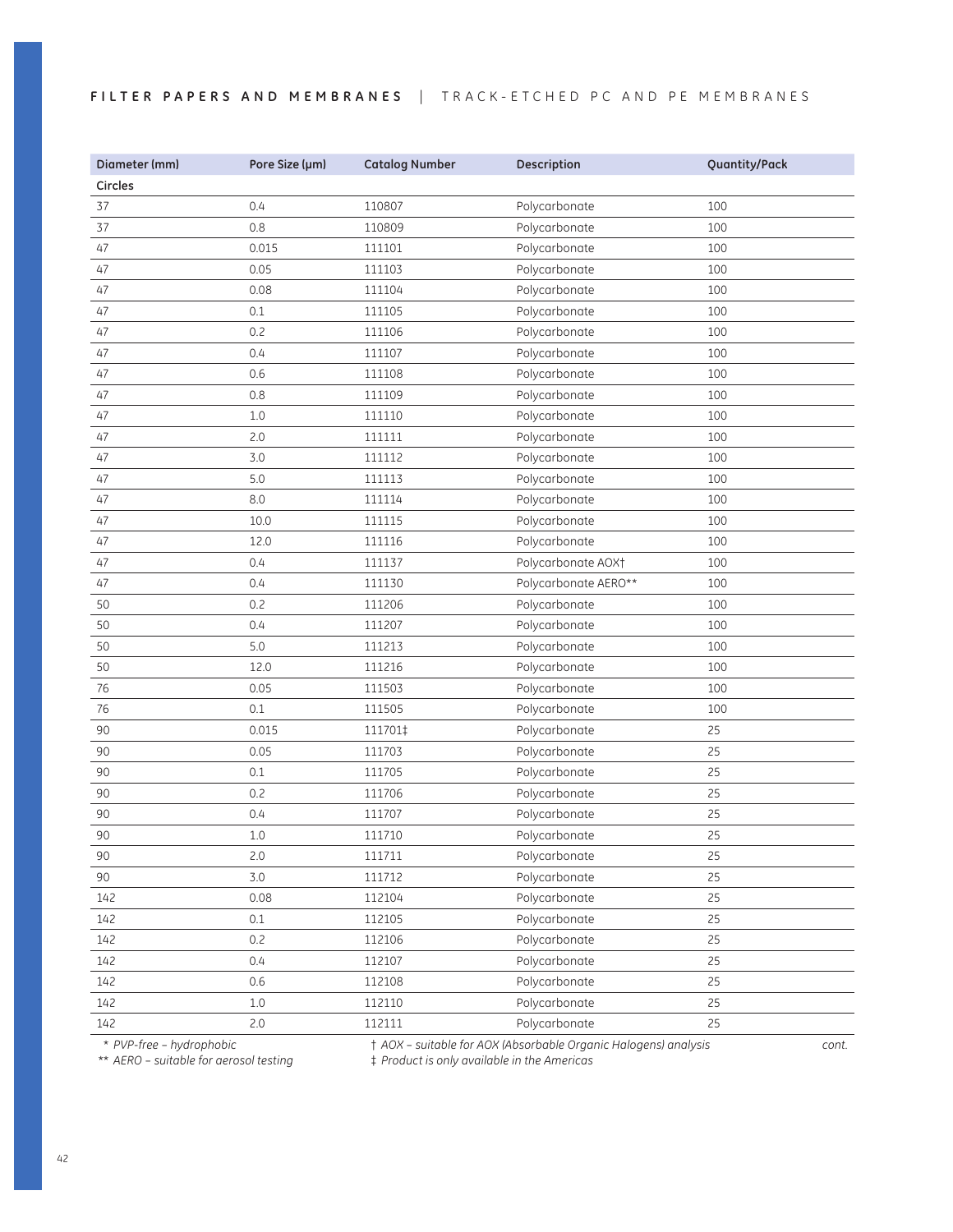| Diameter (mm)   | Pore Size (µm) | <b>Catalog Number</b> | Description             | Quantity/Pack |
|-----------------|----------------|-----------------------|-------------------------|---------------|
| <b>Circles</b>  |                |                       |                         |               |
| 293             | 0.2            | 112806                | Polycarbonate           | 25            |
| 293             | 0.4            | 112807                | Polycarbonate           | 25            |
| 293             | 1.0            | 112810                | Polycarbonate           | 25            |
| 293             | 2.0            | 112811                | Polycarbonate           | 25            |
| <b>Sheets</b>   |                |                       |                         |               |
| $8 \times 10"$  | 0.03           | 113502                | Polycarbonate           | 25            |
| $8 \times 10"$  | 0.2            | 113506                | Polycarbonate           | 25            |
| $8 \times 10"$  | 5.0            | 113513                | Polycarbonate           | 25            |
| $8 \times 10"$  | 12.0           | 113516                | Polycarbonate           | 25            |
| $19 \times 42"$ | 5.0            | 113313                | Polycarbonate           | 100           |
| $19 \times 42"$ | 8.0            | 113314                | Polycarbonate           | 100           |
| $25 \times 80"$ | 8.0            | 155846                | Polycarbonate PVP-free* | 100           |
|                 |                |                       |                         |               |

\* *PVP-free – hydrophobic*

## Black Cyclopore Membranes

Black Cyclopore membranes are ideal for epifluorescence and other microscopy applications requiring a contrasting background. The polycarbonate membrane is used to filter the sample and is then used directly for analysis. The dark membrane gives lower background fluorescence and improves the sensitivity of the test.



Yeast cells on Black Cyclopore with DAPI Stain

## **Typical Data – Black Cyclopore Membranes**

|                                 | <b>Black Polycarbonate</b>                                         |
|---------------------------------|--------------------------------------------------------------------|
| Thickness                       | 7-20 µm                                                            |
| Burst strength                  | $>10$ psi                                                          |
| Weight                          | 0.7-2.0 mg/cm <sup>2</sup>                                         |
| Maximum service temperature     | $140^{\circ}$ C                                                    |
| Porosity (Void Vol.)            | 4-20%                                                              |
| Ash weight                      | 20.6 µg/cm <sup>2</sup>                                            |
| Pore density                    | $1 \times 10^5$ - 6 $\times$ 10 <sup>8</sup> pores/cm <sup>2</sup> |
| Opacity                         | N/A                                                                |
| Autoclavable                    | 30 minutes at 121°C                                                |
| Flammability                    | Slow burn                                                          |
| Fiber releasing                 | <b>No</b>                                                          |
| Leachables                      | Negligible                                                         |
| <b>Biological compatibility</b> | Inert                                                              |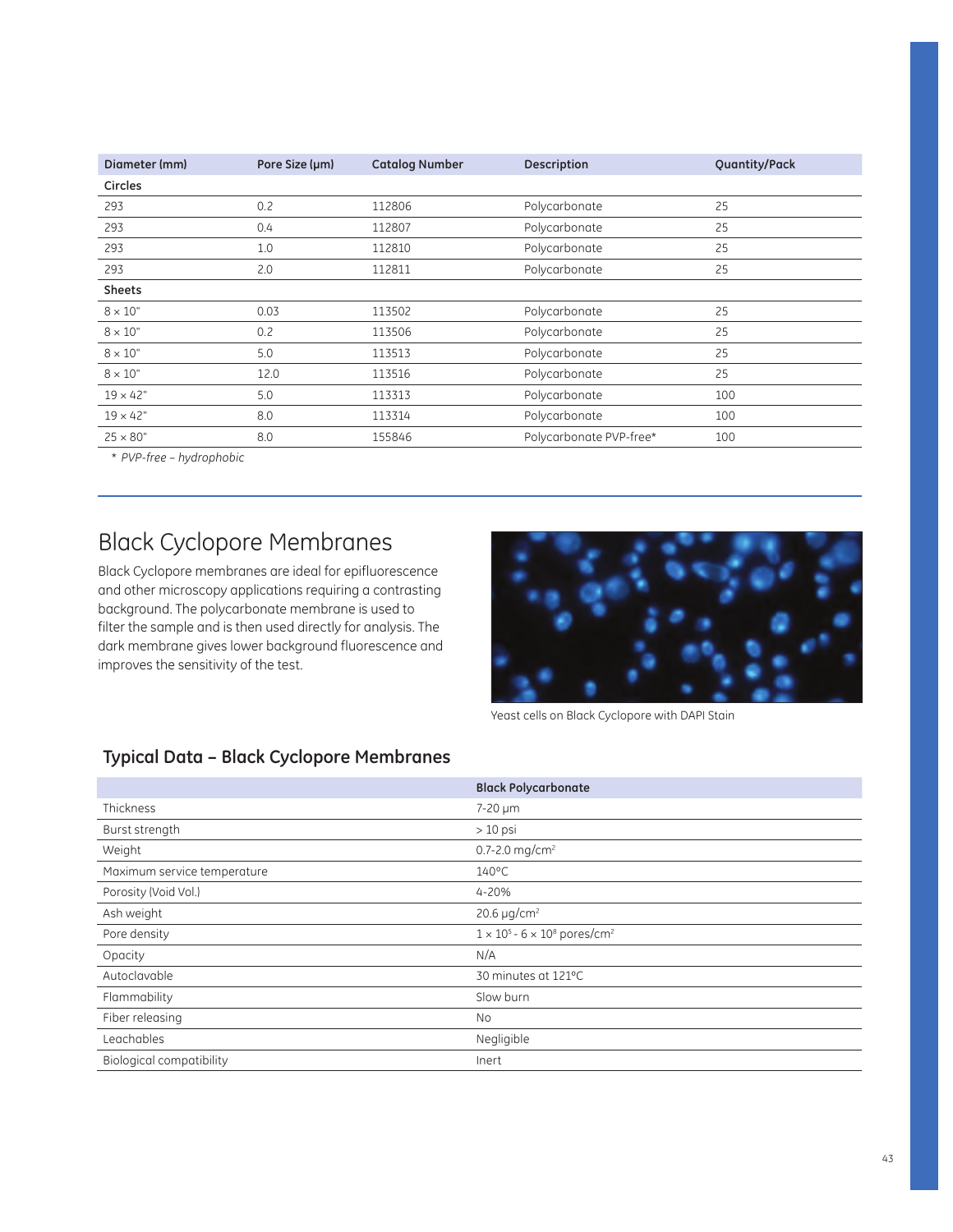| Pore Size (µm)                   | Nominal Thickness (µm) | Mean Porosity (%) | Bubble Point in Water (bar)* | Burst Strength (bar)* |
|----------------------------------|------------------------|-------------------|------------------------------|-----------------------|
| <b>Polycarbonate Microporous</b> |                        |                   |                              |                       |
| 0.2                              |                        |                   |                              |                       |
| 0.4                              |                        |                   |                              |                       |

### **Typical Properties – Black Cyclopore Membranes**

\* *1 bar = 14.7 psi*

### **Ordering Information – Black Cyclopore Membranes**

| Diameter (mm) | Pore Size (µm) | <b>Catalog Number</b> | Description   | Quantity/Pack |
|---------------|----------------|-----------------------|---------------|---------------|
| 25            | 0.2            | 7063-2502             | Polycarbonate | 100           |
| 25            | 0.4            | 7063-2504             | Polycarbonate | 100           |
| 47            | 0.2            | 7063-4702             | Polycarbonate | 100           |
| 47            | 0.4            | 7063-4704             | Polycarbonate | 100           |

## Black Nuclepore Membranes

### *Membranes for use with Epifluorescence Microscopy*

Nuclepore black dyed polycarbonate membranes are high performance membranes ideally suited for applications using epifluorescence microscopy. Black membranes greatly reduce background fluorescence, which results in improved microorganism and particulate visibility.

Using these membranes in combination with epifluorescence techniques, rapid enumeration of viable and nonviable microorganisms and particulate matter can be conducted in 30 minutes or less. Conventional culturing methods require incubation times of more than 24 hours. Use black track-etched membranes with epifluorescence techniques to achieve rapid, direct enumeration of microorganisms.

#### **Features and Benefits**

- Polycarbonate track-etched membrane dyed black with Irgalan Black
- Flat, smooth surface assures surface capture of microorganisms and particles
- Extremely low nonspecific absorption

#### **Applications**

- Potable water
- Ultra pure water
- Food and dairy
- Wine and beverages
- Clinical
- Electronics

### **Ordering Information – Black Nuclepore Membrane Circles**

| Diameter (mm) | Pore Size (µm) | <b>Catalog Number</b> | Description   | Quantity/Pack |
|---------------|----------------|-----------------------|---------------|---------------|
| 25            | 0.2            | 110656                | Polycarbonate | 100           |
| 25            | 0.4            | 110657                | Polycarbonate | 100           |
| 25            | 0.8            | 110659                | Polycarbonate | 100           |
| 47            | 0.2            | 111156                | Polycarbonate | 100           |
| 47            | 0.4            | 111157                | Polycarbonate | 100           |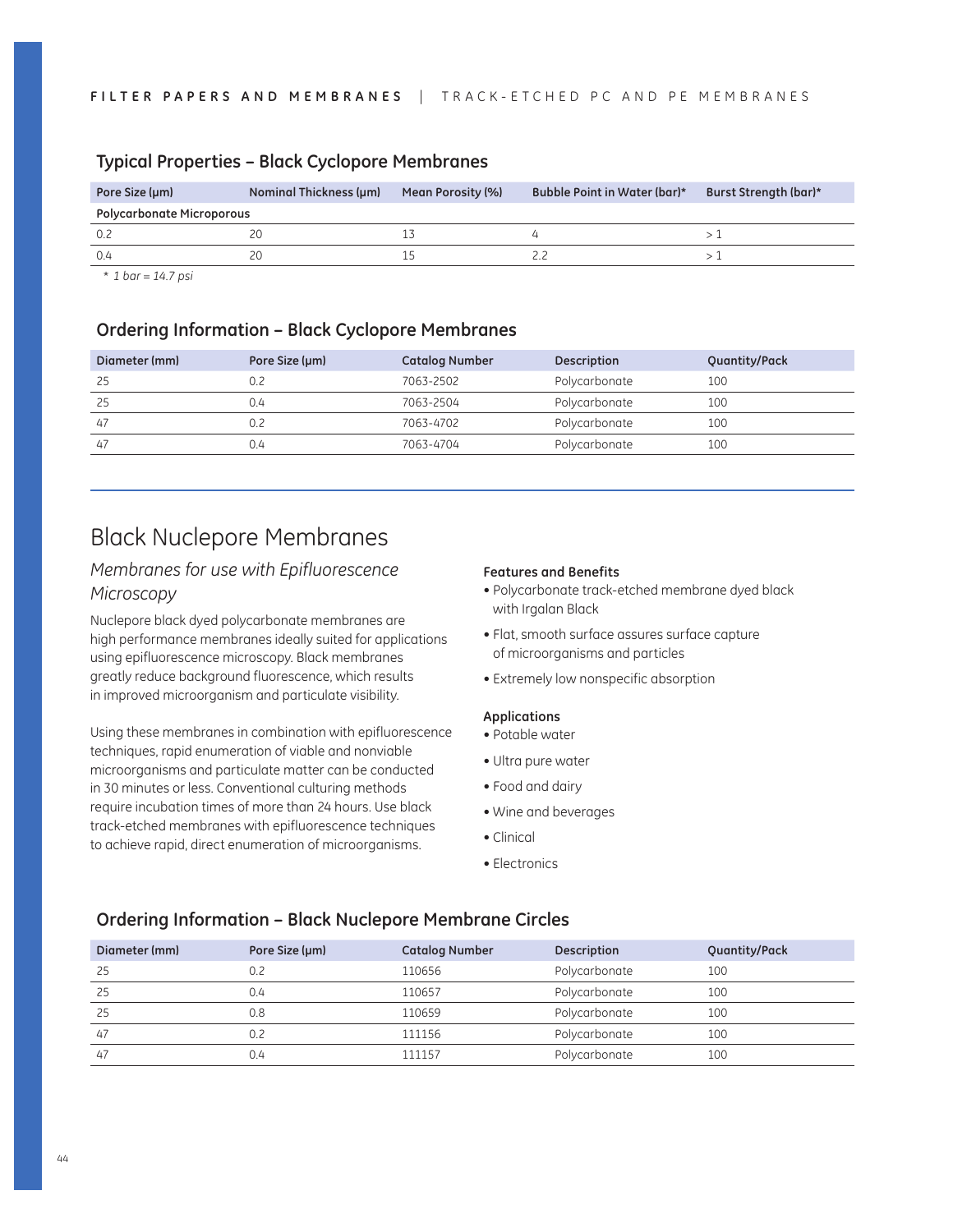## Hemafil Track-Etched Polycarbonate Membranes

Whatman Hemafil™ track-etched polycarbonate membranes, part of the Whatman range of Nuclepore membranes, are specially selected for measuring erythrocyte deformability to assure a uniform flow rate and pore size. Select membranes

for quantitative assessment of erythrocyte (red blood cell) deformability. Healthy erythrocytes have a mean diameter of approximately 7.5 µm but pass through capillaries as small as 3.0 µm diameter due to their ability to deform.

### **Ordering Information - Hemafil Track-Etched Polycarbonate Membranes**

| Diameter (mm) | <b>Catalog Number</b> | Quantity/Pack |
|---------------|-----------------------|---------------|
| 17<br>-44     | 110424                | 100           |

## Track-Etched Polycarbonate Membranes

### *Cell Culture and Chemotaxis Applications*

Whatman track-etched polycarbonate membranes for cell culture applications.

### **Features and Benefits**

- For the analysis of cell migration toward a chemical stimulus
- Thin and uniform; cylindrical pores facilitate rapid cell migration
- Reduces incubation time and the need to sterilize
- Offered without the standard wetting agent (PVP-free membranes) for increased cellular adhesion (e.g., neutrophil chemotaxis)



Chemotaxis membranes

### **Ordering Information – Cell Culture Track-Etched Polycarbonate Membranes**

| Diameter (mm)  | Pore Size (µm) | <b>Catalog Number</b> | Surface  | Quantity/Pack |
|----------------|----------------|-----------------------|----------|---------------|
| 13             | 3.0            | 110412                | Standard | 100           |
| 13             | 5.0            | 110413                | Standard | 100           |
| 13             | 5.0            | 150445                | PVP-free | 100           |
| 13             | 8.0            | 110414                | Standard | 100           |
| 13             | 8.0            | 150446                | PVP-free | 100           |
| 25             | 2.0            | 110611                | Standard | 100           |
| 25             | 3.0            | 110612                | Standard | 100           |
| 25             | 5.0            | 110613                | Standard | 100           |
| 25             | 8.0            | 110614                | Standard | 100           |
| $25 \times 80$ | 5.0            | 155845                | PVP-free | 100           |
| $25 \times 80$ | 8.0            | 155814                | Standard | 100           |
| $25 \times 80$ | 8.0            | 155846                | PVP-free | 100           |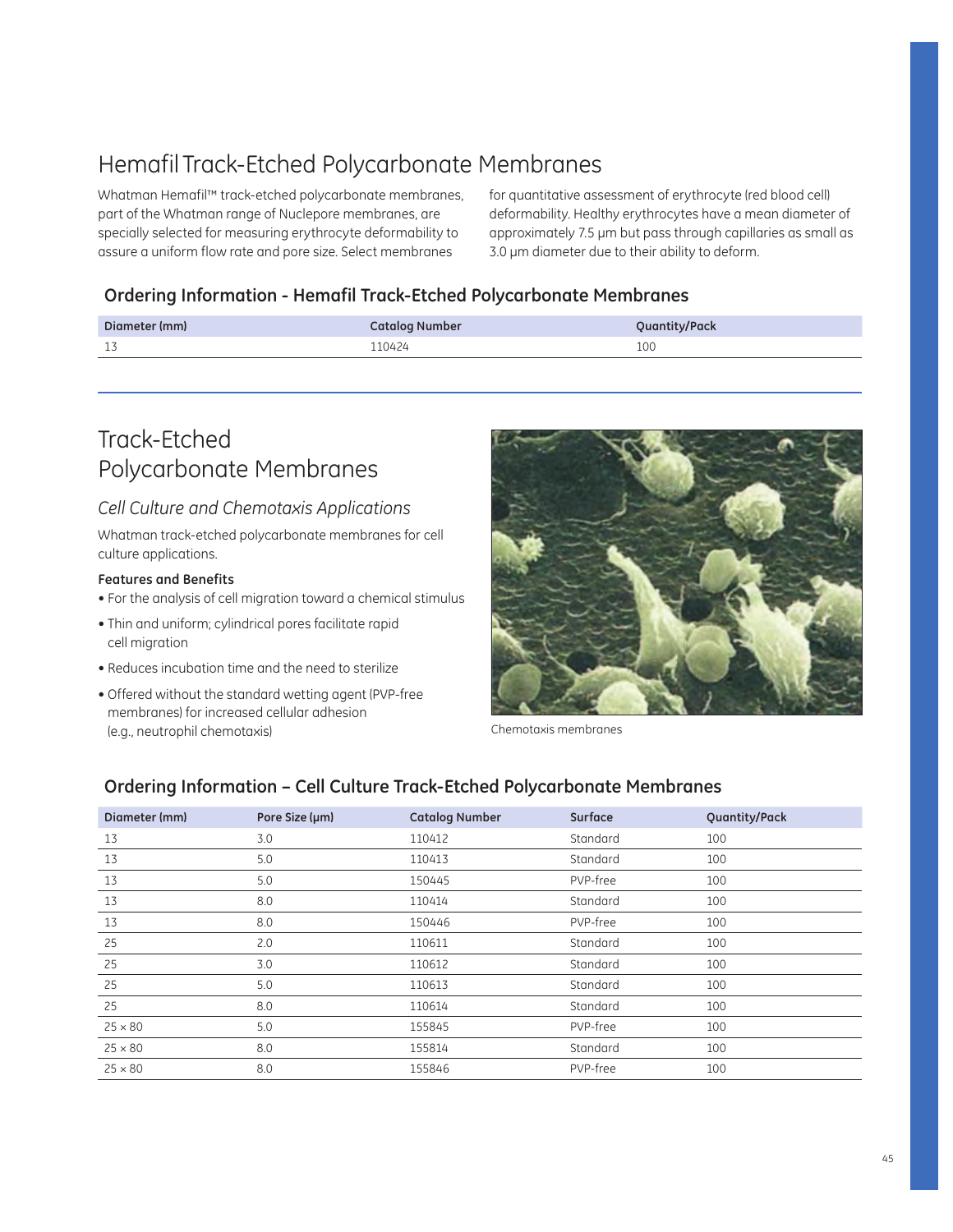## Anopore Inorganic Membranes

The Anopore inorganic membrane (Anodisc™) is excellent for a wide range of laboratory filtration applications. This material has a precise, nondeformable honeycomb pore structure, with no lateral crossovers between individual pores, that filters at precisely the stated cut-off, allowing no larger sized particles to pass through the membrane. The Anopore inorganic membrane is composed of a high-purity alumina matrix that is manufactured electrochemically. The membrane also exhibits low protein binding, has minimal autofluorescence, is nontoxic, and supports cellular growth.

The precise pore structure and narrow pore size distribution of the Anopore membrane ensure a high level of particle removal efficiency. Microorganisms and particulate material are captured on the surface of the membrane for subsequent analysis by light or electron microscopy. When wet, the membrane is virtually transparent, which means that retained particles do not need to be transferred to another surface before microscopic examination.

The membrane is hydrophilic and is compatible with most solvents and aqueous material. No monomers, plasticizers, adhesives, surfactants or wetting agents are used in the manufacturing process, which eliminates sample contamination and ensures low protein binding and minimal loss of sample.

The Anopore membrane is supplied in the form of Anodisc membrane filters. The membrane is peripherally bonded to an annular polypropylene ring (except the 13 mm diameter disc) for ease of handling and is suitable for both vacuum and pressure filtration.

Anopore is available in three nominal pore sizes: 0.02 µm, 0.1 µm and 0.2 µm and in three diameters: 13 mm, 25 mm and 47 mm.

#### **Features and Benefits**

- High pore density and narrow pore size distribution make it an extremely precise membrane
- Wide solvent compatibility reduces the need to stock a variety of membranes in the laboratory
- No additives used in the manufacturing process ensures minimal extractables and no sample contamination
- Extremely low protein binding minimizes sample loss
- Virtually transparent when wet, making it ideal for microscopy studies



Anodisc 47



Anodisc pore structure

#### **Applications**

- HPLC mobile phase filtration and degassing
- Ultra cleaning of solvents
- $\bullet$  Gravimetric analysis
- Liposome extrusion
- Scanning electron microscopy studies
- Bacterial analysis by epifluorescence light microscopy
- $\bullet$  Micrometer and nanometer filtration
- Metal nanorods formation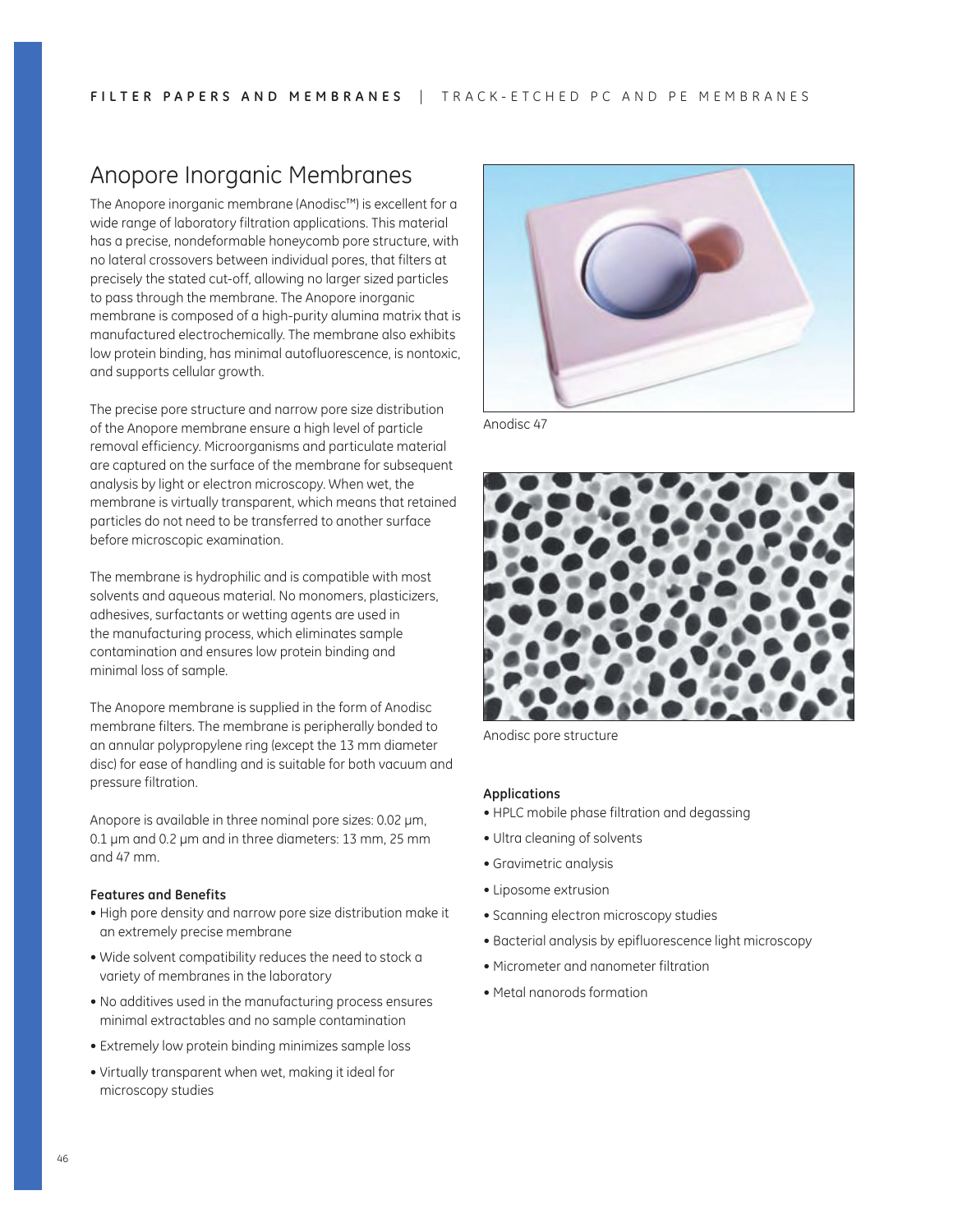### **Typical Data – Anopore Inorganic Membranes**

|                             | Anodisc 13             | Anodisc 25             | Anodisc 47             |
|-----------------------------|------------------------|------------------------|------------------------|
| Average membrane thickness  | $60 \mu m$             | $60 \mu m$             | $60 \mu m$             |
| Membrane diameter           | $13 \, \text{mm}$      | $21 \, \text{mm}$      | 43 mm                  |
| Membrane type               | Anopore aluminum oxide | Anopore aluminum oxide | Anopore aluminum oxide |
| Support ring material       | None                   | Polypropylene          | Polypropylene          |
| Construction process        | None                   | Thermal weld           | Thermal weld           |
| Protein adsorption          | Low                    | Low                    | Low                    |
| Burst strength              | 65-110 psi             | 65-110 psi             | 65-110 psi             |
| Maximum service temperature | $400^{\circ}$ C        | $40^{\circ}$ C         | $40^{\circ}$ C         |
| Porosity                    | 25-50%                 | 25-50%                 | 25-50%                 |
| Autoclavable                | Yes                    | <b>No</b>              | No                     |
| Refractive index            | 1.6                    | 1.6                    | 1.6                    |

### **Ordering Information – Anopore Inorganic Membranes (Anodisc)**

| Diameter (mm) | Membrane    | Pore Size um | <b>Catalog Number</b> | <b>Hydrophilic</b> | Protein<br><b>Binding</b> | Solvent<br>Resistance | Quantity/<br>Pack |
|---------------|-------------|--------------|-----------------------|--------------------|---------------------------|-----------------------|-------------------|
| 13            | Anodisc 13* | 0.02         | 6809-7003             | Yes                | Low                       | Very good             | 100               |
| 13            | Anodisc 13* | 0.1          | 6809-7013             | Yes                | Low                       | Very good             | 100               |
| 13            | Anodisc 13* | 0.2          | 6809-7023             | Yes                | Low                       | Very good             | 100               |
| 25            | Anodisc 25  | 0.02         | 6809-6002             | Yes                | Low                       | Very good             | 50                |
| 25            | Anodisc 25  | 0.1          | 6809-6012             | Yes                | Low                       | Very good             | 50                |
| 25            | Anodisc 25  | 0.2          | 6809-6022             | Yes                | Low                       | Very good             | 50                |
| 47            | Anodisc 47* | 0.02         | 6809-5502             | Yes                | Low                       | Very good             | 50                |
| 47            | Anodisc 47  | 0.02         | 6809-5002             | Yes                | Low                       | Very good             | 50                |
| 47            | Anodisc 47  | 0.1          | 6809-5012             | Yes                | Low                       | Very good             | 50                |
| 47            | Anodisc 47* | 0.2          | 6809-5522             | Yes                | Low                       | Very good             | 50                |

\* *No support ring*

## Regenerated Cellulose Membranes

Whatman regenerated cellulose membranes are made of pure cellulose, without any wetting agents.

### **Features and Benefits**

- Spontaneously wetting, very good wet strength
- $\bullet$  Extremely chemically resistant; suitable for aqueous and organic media
- Hydrophilic
- Mechanically stable
- Sterilizable by all methods
- $\bullet$  Pore sizes between 0.2 µm and 1 µm



Regenerated cellulose membrane (0.45 µm (RC 55)) electron micrograph (magnification 1000×)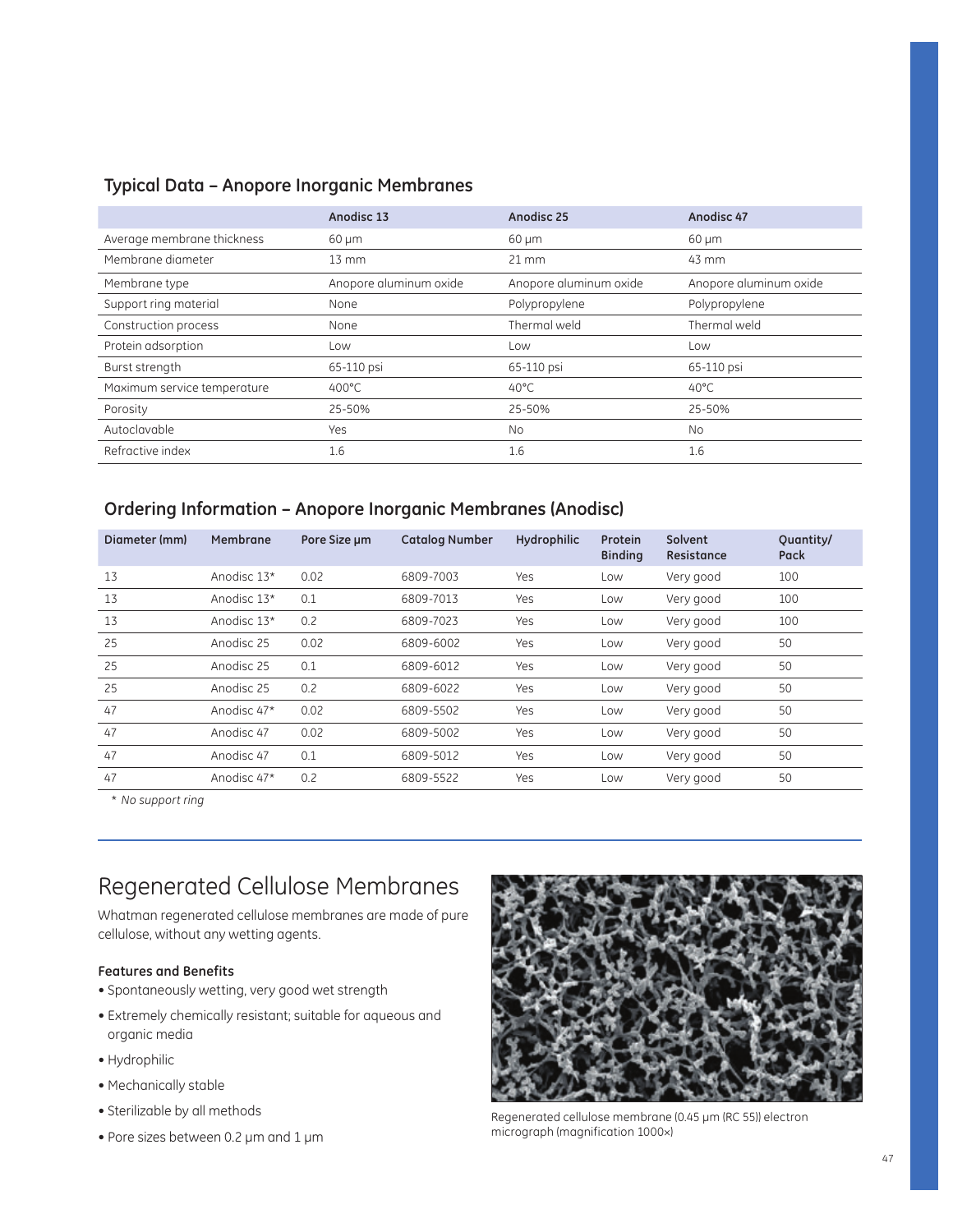| Membrane Type | Pore Size (µm) | Thickness (µm) | <b>Water Flow Rate</b><br>$\Delta p = 0.9$ bar<br>$(s/100 \text{ ml}/12.5 \text{ cm}^2)$ | <b>Air Flow Rate</b><br>$\Delta p = 3$ mbar<br>$(s/100 \text{ ml})$ | <b>Bubble Point (bar)</b> |
|---------------|----------------|----------------|------------------------------------------------------------------------------------------|---------------------------------------------------------------------|---------------------------|
| RC 58         | 0.2            | 75             | 26                                                                                       | $\overline{\phantom{a}}$                                            | 3.7                       |
| RC 55         | 0.45           | 75             | 14                                                                                       | $\overline{\phantom{a}}$                                            | 3.5                       |
| RC 60         |                | 70             | 15                                                                                       | 12.5                                                                | 0.8                       |

### **Typical Data – Regenerated Cellulose Membranes**

### **Ordering Information – Regenerated Cellulose Membranes**

| Diameter (mm)    | Pore Size (µm) | <b>Catalog Number</b> | Quantity/Pack |
|------------------|----------------|-----------------------|---------------|
| <b>RC 55</b>     |                |                       |               |
| 25               | 0.45           | 10410206              | 100           |
| 47               | 0.45           | 10410212              | 100           |
| 50               | 0.45           | 10410214              | 100           |
| 100              | 0.45           | 10410219              | 25            |
| 110              | 0.45           | 10410224              | 25            |
| 142              | 0.45           | 10410229              | 25            |
| <b>RC 58</b>     |                |                       |               |
| 47               | 0.2            | 10410312              | 100           |
| 50               | 0.2            | 10410314              | 100           |
| 100              | 0.2            | 10410319              | 25            |
| $300 \times 600$ | 0.2            | 10410380              | 5             |
| <b>RC 60</b>     |                |                       |               |
| 47               | $\mathbf{1}$   | 10410012              | 100           |
| 50               | $\mathbf{1}$   | 10410014              | 100           |
|                  |                |                       |               |

## Cellulose Acetate Membranes

Whatman cellulose acetate membranes are made from pure cellulose acetate, making them suitable for biological and clinical analysis, sterility tests, and scintillation measurements.

Cellulose acetate membrane filters exhibit very low protein binding capacity. They are hydrophilic, making them suitable for aqueous and alcoholic media. The cellulose acetate membranes have improved solvent resistance, particularly to low molecular weight alcohols and increased heat resistance. With high physical strength, the membrane filters can be used up to 180ºC, are suitable for hot gases, and can be sterilized by all methods without sacrificing the integrity of the membrane. Cellulose acetate membrane (Type ST 68, 0.8 µm)

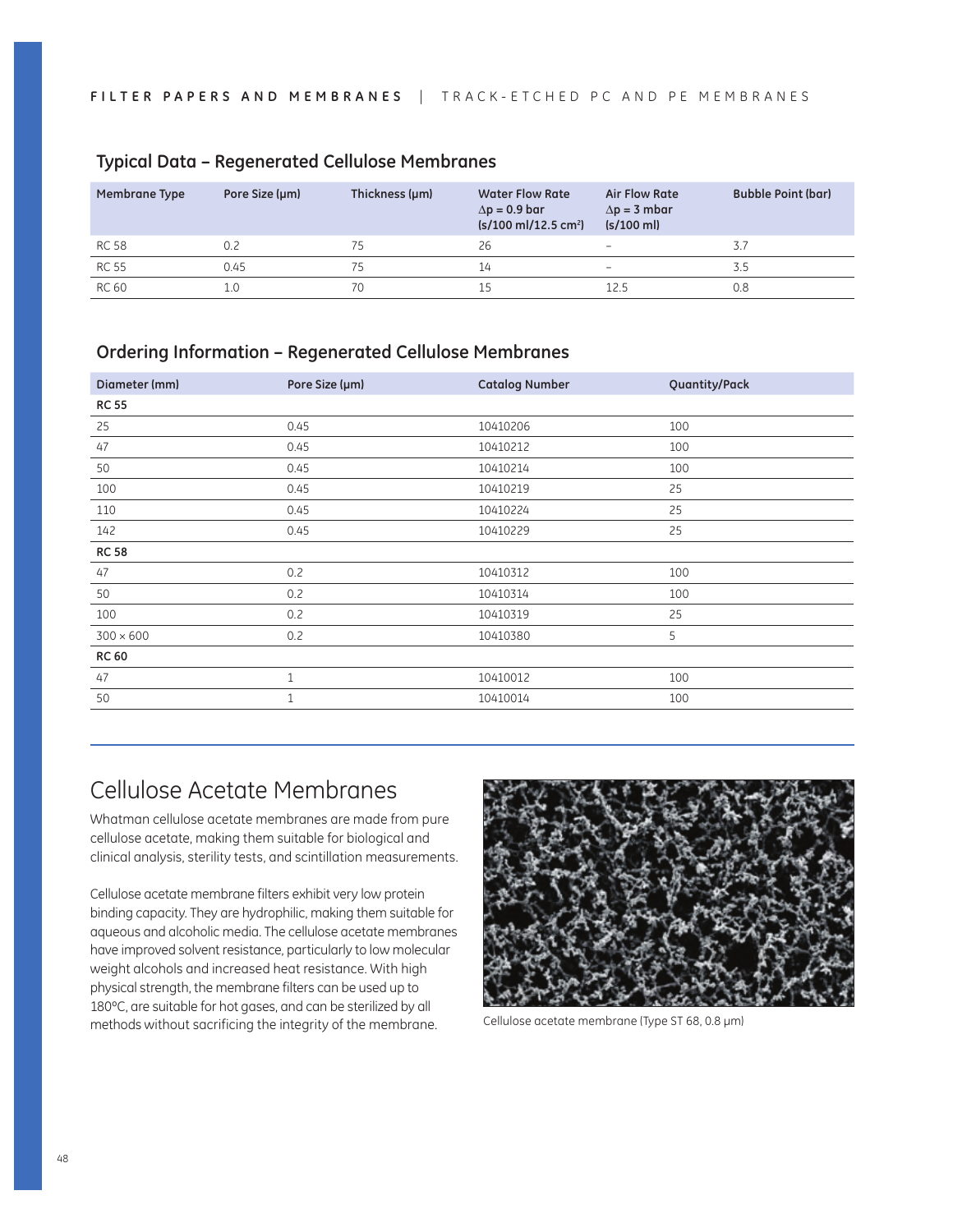## **Typical Data – Cellulose Acetate Membranes**

| Membrane Type | Pore Size (µm) | Thickness (µm) | <b>Water Flow Rate</b><br>$\Delta p = 0.9$ bar<br>$(s/100 \text{ ml}/12.5 \text{ cm}^2)$ | <b>Bubble Point (psi)</b> | <b>Bubble Point (bar)</b> |
|---------------|----------------|----------------|------------------------------------------------------------------------------------------|---------------------------|---------------------------|
| OE 66         | 0.2            | 115            | 26                                                                                       | 58                        | 4                         |
| OE 67         | 0.45           | 115            | 12                                                                                       | 44.95                     | 3.1                       |
| ST 68         | 0.8            | 140            | 16                                                                                       | 21.75                     | 1.5                       |
| ST 69         |                | 140            |                                                                                          | 13.05                     | 0.9                       |

## **Ordering Information – Cellulose Acetate Membranes**

| Diameter (mm)    | Pore Size (µm) | <b>Catalog Number</b> | Quantity/Pack |
|------------------|----------------|-----------------------|---------------|
| <b>OE 66</b>     |                |                       |               |
| 25               | 0.2            | 10404106              | 100           |
| 47               | 0.2            | 10404112              | 100           |
| 47               | 0.2            | 10404170              | 100           |
| 50               | 0.2            | 10404114              | 100           |
| 110              | 0.2            | 10404126              | 50            |
| 142              | 0.2            | 10404131              | 25            |
| 293              | 0.2            | 10404139              | 25            |
| $300 \times 600$ | 0.2            | 10404180              | 5             |
| <b>OE 67</b>     |                |                       |               |
| 13               | 0.45           | 10404001              | 100           |
| 25               | 0.45           | 10404006              | 100           |
| 47               | 0.45           | 10404012              | 100           |
| 50               | 0.45           | 10404014              | 100           |
| 85               | 0.45           | 10404044              | 50            |
| 100              | 0.45           | 10404021              | 50            |
| 110              | 0.45           | 10404026              | 50            |
| 142              | 0.45           | 10404031              | 25            |
| <b>OE 67/A</b>   |                |                       |               |
| 142              | 0.45           | 10404331              | 25            |
| ST 68            |                |                       |               |
| 47               | 0.8            | 10403112              | 100           |
| 50               | 0.8            | 10403114              | 100           |
| ST 69            |                |                       |               |
| 47               | 1.2            | 10403012              | 100           |
| 50               | 1.2            | 10403014              | 100           |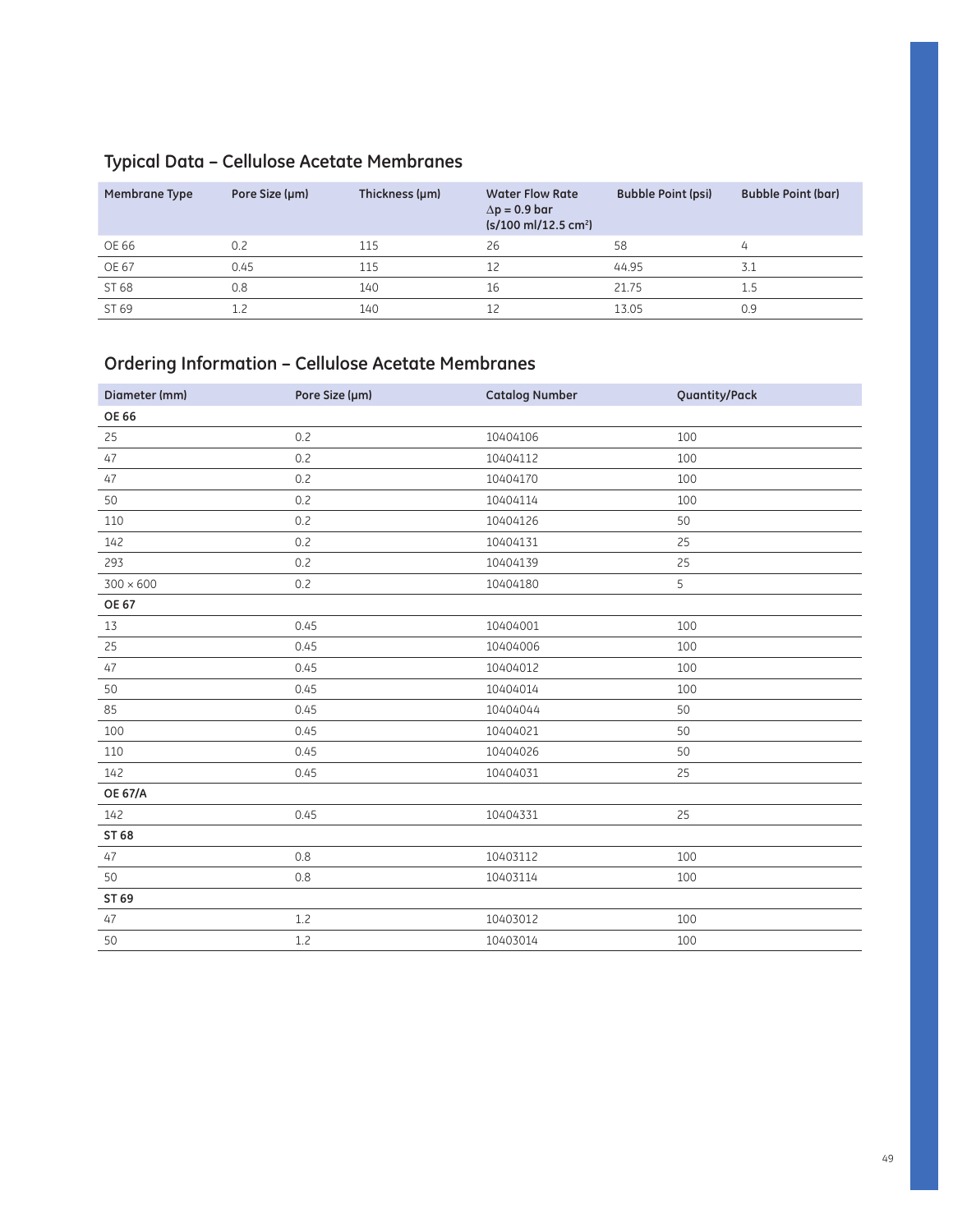## Cellulose Nitrate Membranes

Recommended for the majority of routine applications, this membrane is manufactured under strictly controlled conditions. The user will benefit from the performance improvements, which are now available in Whatman membrane filters, including very narrow pore size distribution and low levels of extractables.

### **Higher Strength and Flexibility**

Most membranes are inherently brittle and difficult to handle; it is not uncommon for filters to be damaged during loading into holders or while in use. Whatman cellulose nitrate membrane filters have a noticeably improved flexibility and are made to tolerate abuse during handling, loading and autoclaving without sacrificing integrity. These membranes are among the strongest of their type available, as measured and compared by burst pressure tests.

### **Low Extractable Levels**

The level of extractables in membrane filters has become more important with advances in filtration or adsorption techniques. In particular, pharmaceutical, immunological and biomedical tissue culture and trace analysis applications can be adversely affected by high extractable levels. Whatman cellulose nitrate membrane filters have a low level of extractables, generally below that of other membranes of a similar type.

#### **Narrow Pore Size Distribution**

One of the major features of Whatman membrane filters is the narrow distribution of pore sizes. The rated pore size of these membranes is closely controlled due to the advanced manufacturing and control system. Additionally, the batchto-batch variation is minimized, providing more consistent laboratory results.

#### **Increased Temperature Stability**

Membrane filters are normally autoclaved at 121°C without loss of integrity. Cellulose nitrate membranes are supplied as circles, sheets or reels.

#### **Reduced Shrinkage**

Excessive shrinkage can cause problems during autoclaving and is often the cause of membranes tearing in their holders after autoclaving. It may also cause a reduction in flow rate and total throughput. Whatman membranes exhibit a low shrinkage during autoclaving.



#### **Features and Benefits**

- Narrow pore size distribution for improved surface capture and analysis
- Low levels of extractables to ensure sample integrity

#### **Applications**

- Sample preparation
- Microbiological studies
- Filtration of aqueous solutions

### *Filter Types*

#### **White Plain Filters**

This is the standard membrane filter for the majority of laboratory applications involving particles and cells in the range of 0.1 µm to 12.0 µm. The residue after filtration is found to be almost completely on the surface of the membrane and allows physical recovery of deposits and microscopic examination.

#### **Gridded Filters**

Gridded filters make it easier to count particles, microorganisms and colonies. If a gridded membrane is required, please see Mixed Cellulose Ester Membranes.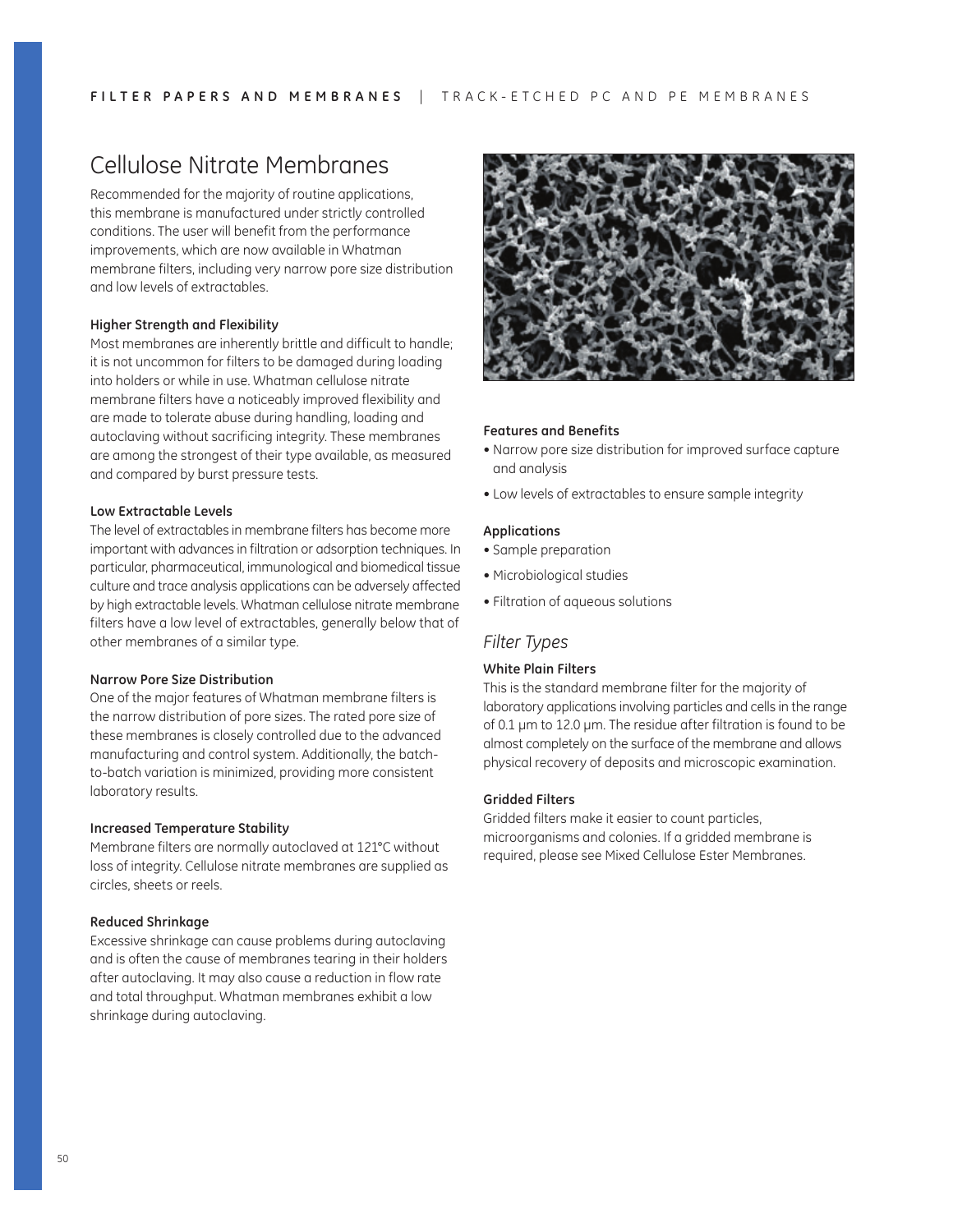## **Typical Data – Cellulose Nitrate Membranes**

|                             | <b>Cellulose Nitrate</b>   |
|-----------------------------|----------------------------|
| Thickness                   | 105-140 µm                 |
| Burst strength              | $> 2$ psi                  |
| Weight                      | 3.6-5.5 mg/cm <sup>2</sup> |
| Maximum service temperature | $80^{\circ}$ C             |
| Porosity                    | 66-84%                     |
| Steam autoclavable          | Yes                        |
| Hydrophilic                 | Yes                        |

## **Typical Applications – Cellulose Nitrate Membranes**

| <b>Field of Application</b>     | Pore Size (µm)                                       |
|---------------------------------|------------------------------------------------------|
| General                         |                                                      |
| Microfiltration                 | 0.1                                                  |
| Ultracleaning                   | 0.1                                                  |
| Sterilizing                     | 0.2                                                  |
| Bulk bacterial removal          | 0.45                                                 |
| Analytical precipitates         | 0.65                                                 |
| Clarifying filtration           | 1.0                                                  |
| Particle removal                | 5.0                                                  |
| Water Microbiology and Analysis |                                                      |
| Bacterial colony count          | 0.45 (gridded) - See Mixed Cellulose Ester Membranes |
| Sediment analysis               | 0.45                                                 |
| Suspended particles             | 5.0                                                  |
| <b>Air Pollution Monitoring</b> |                                                      |
| Asbestos Monitoring (NIOSH)     | 0.8                                                  |
| Food and Beverage QC            |                                                      |
| E. coli and Coliforms           | 0.45 (gridded) - See Mixed Cellulose Ester Membranes |
| Total bacteria count            | 0.2                                                  |
| <b>Tissue Culture</b>           |                                                      |
| Mycoplasma removal              | 0.1                                                  |
| Sterile filtration              | 0.2                                                  |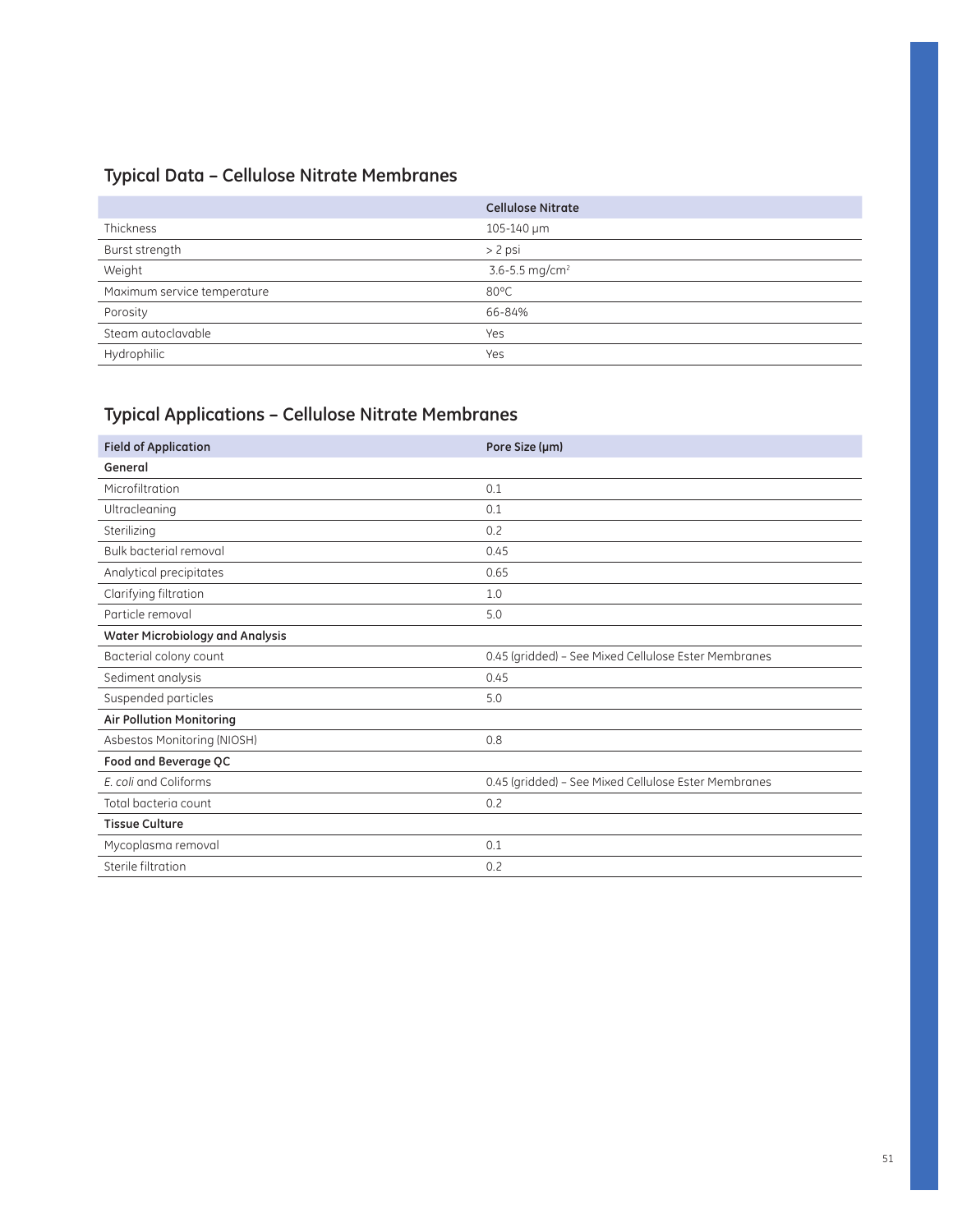| Diameter (mm) | Pore Size (µm) | <b>Catalog Number</b> | <b>Description</b>     | Quantity/Pack |
|---------------|----------------|-----------------------|------------------------|---------------|
| 13            | 0.2            | 7182-001              | Plain (white)          | 100           |
| 13            | 0.45           | 7184-001              | Plain (white)          | 100           |
| 25            | 0.025          | 10402206*             | Plain (white)          | 100           |
| 25            | 0.1            | 7181-002              | Plain (white)          | 100           |
| 25            | 0.2            | 7182-002              | Plain (white)          | 100           |
| 25            | 0.2            | 10401306              | Plain (white)          | 100           |
| 25            | 0.45           | 7184-002              | Plain (white)          | 100           |
| 25            | 0.65           | 7186-002              | Plain (white)          | 100           |
| 25            | 0.8            | 7188-002              | Plain (white)          | 100           |
| 25            | 1.0            | 7190-002              | Plain (white)          | 100           |
| 25            | 3.0            | 7193-002              | Plain (white)          | 100           |
| 25            | $5.0$          | 7195-002              | Plain (white)          | 100           |
| 25            | $5.0$          | 10400206              | Plain (white)          | 100           |
| 25            | 8.0            | 10400106              | Plain (white)          | 100           |
| 30            | 0.45           | 10401107              | Plain (white)          | 100           |
| 37            | 0.45           | 7184-003              | Plain (white)          | 100           |
| 37            | 0.8            | 7188-003              | Plain (white)          | 100           |
| 37            | 8.0            | 10400109              | Plain (white)          | 100           |
| 47            | 0.1            | 7181-004              | Plain (white)          | 100           |
| 47            | 0.1            | 10402012              | Plain (white)          | 100           |
| 47            | 0.2            | 7182-004              | Plain (white)          | 100           |
| 47            | 0.2            | 10401312              | Plain (white)          | 100           |
| 47            | 0.2            | 7187-114              | Plain (white)          | 100           |
| 47            | 0.45           | 7184-004              | Plain (white)          | 100           |
| 47            | 0.45           | 10401170              | Plain (white), sterile | 100           |
| 47            | 0.45           | 7153-004              | Black gridded          | 100           |
| 47            | 0.45           | 7153-104              | Black gridded, sterile | 100           |
| 47            | 0.45           | 7155-004              | Green gridded, sterile | 100           |
| 47            | 0.65           | 7186-004              | Plain (white)          | 100           |
| 47            | 0.8            | 7188-004              | Plain (white)          | 100           |
| 47            | 1.0            | 7190-004              | Plain (white)          | 100           |
| 47            | 3.0            | 7193-004              | Plain (white)          | 100           |
| 47            | 5.0            | 7195-004              | Plain (white)          | 100           |
| 47            | $5.0$          | 10400212              | Plain (white)          | 100           |
| 47            | 8.0            | 10400112              | Plain (white)          | 100           |
| 47            | 12.0           | 10400012              | Plain (white)          | 100           |
| 50            | 0.1            | 10402014              | Plain (white)          | 100           |
| 50            | 0.2            | 10401314              | Plain (white)          | 100           |
| 50            | 0.45           | 10401114              | Plain (white)          | 100           |
| 50            | 0.45           | 7184-005              | Plain (white)          | 100           |
| 50            | 1.2            | 7191-005              | Plain (white)          | 100           |

### **Ordering Information – Cellulose Nitrate Membrane Circles**

\* *Product is only available in the Americas cont.*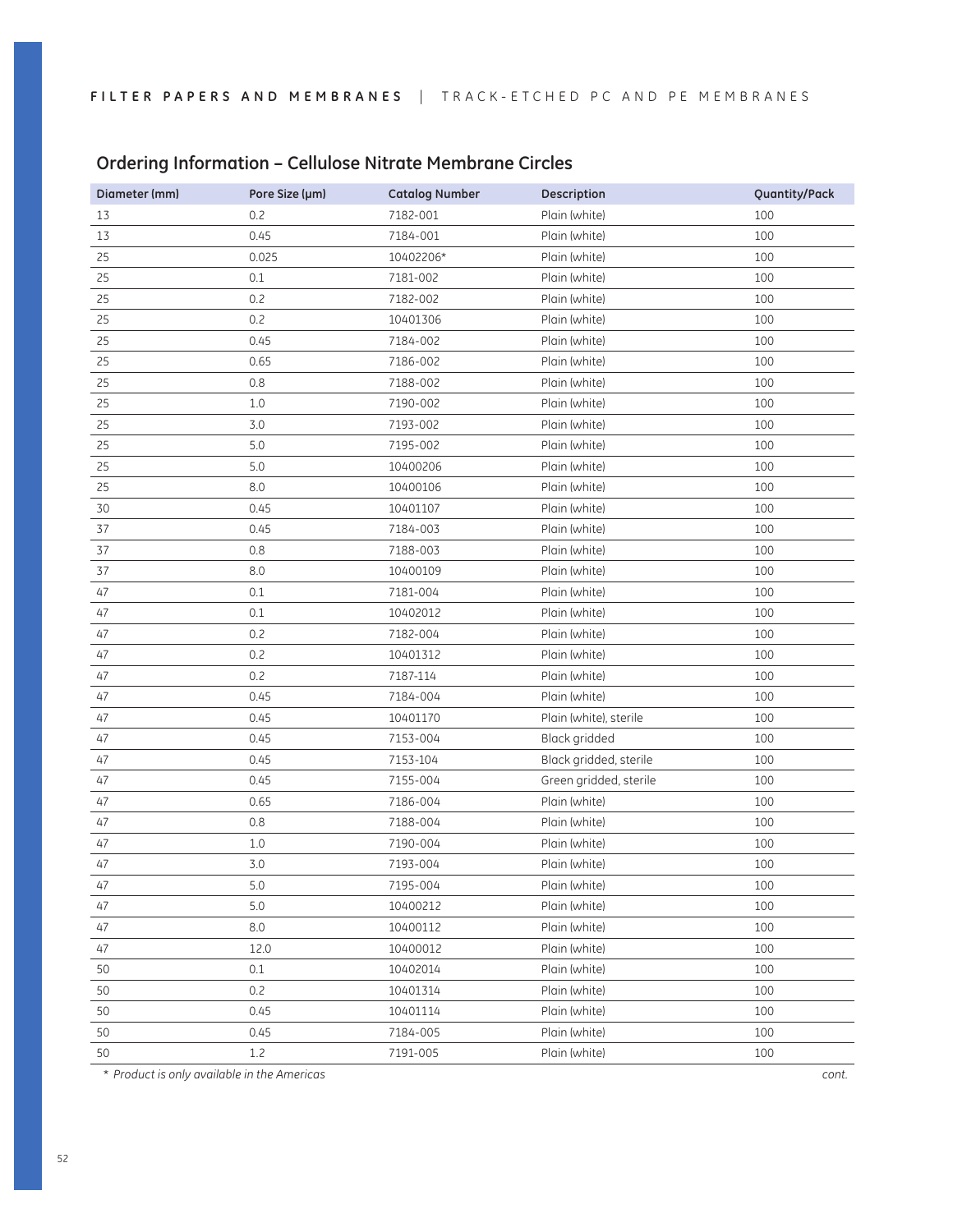| Diameter (mm) | Pore Size (µm) | <b>Catalog Number</b> | Description                         | Quantity/Pack |
|---------------|----------------|-----------------------|-------------------------------------|---------------|
| 50            | 5.0            | 10400214              | Plain (white)                       | 100           |
| 50            | 8.0            | 10400114              | Plain (white)                       | 100           |
| 50            | 8.0            | 10405079              | Plain (white), with hydrophobic rim | 100           |
| 50            | 12.0           | 10400014              | Plain (white)                       | 100           |
| 82            | 0.45           | 7184-008              | Plain (white)                       | 25            |
| 90            | 0.2            | 7182-009              | Plain (white)                       | 25            |
| 90            | 0.45           | 10401118              | Plain (white)                       | 50            |
| 90            | 0.45           | 7184-009              | Plain (white)                       | 25            |
| 90            | 0.8            | 7188-009              | Plain (white)                       | 25            |
| 90            | 1.0            | 7190-009              | Plain (white)                       | 25            |
| 90            | 5.0            | 7195-009              | Plain (white)                       | 25            |
| 100           | 0.45           | 10401121              | Plain (white)                       | 50            |
| 100           | 8.0            | 10400121*             | Plain (white)                       | 50            |
| 110           | 0.45           | 10401126              | Plain (white)                       | 50            |
| 142           | 0.2            | 7182-014              | Plain (white)                       | 25            |
| 142           | 0.2            | 10401331              | Plain (white)                       | 25            |
| 142           | 0.45           | 7184-014              | Plain (white)                       | 25            |
| 142           | 0.45           | 10401131              | Plain (white)                       | 25            |
| 142           | 1.2            | 7191-014              | Plain (white)                       | 25            |
| 150           | 8.0            | 10400132              | Plain (white)                       | 25            |
| 293           | 0.45           | 7184-029              | Plain (white)                       | 25            |

\* *Product is only available in the Americas*

## Mixed Cellulose Ester Membranes

Whatman mixed cellulose ester membranes are composed of cellulose acetate and cellulose nitrate. These membranes are characterized by a smoother and more uniform surface than pure nitrocellulose filters. Also, the color contrast provided by the filter surface facilitates particle detection and minimizes eye fatigue. The ME range has a lower cellulose acetate content compared to the WME range of membranes.

#### **Eased Counting Process**

In microbiological colony counting procedures, the color contrast between the surface and the colonies facilitates the counting process.

#### **Plain or Gridded**

Many microbiological techniques include colony counting after incubation as the standard method of quantification. Whatman gridded filters have clearly defined grid lines spaced at 3.1 or 5 mm intervals. The special ink used is nontoxic and completely free from bacterial growth inhibitors.



Whatman black mixed cellulose esters are available plain for automatic colony counting applications, as well as gridded to assist in manual counting procedures. Black membranes provide contrast between residue or cell colors and the filter without having to counter-stain the membrane.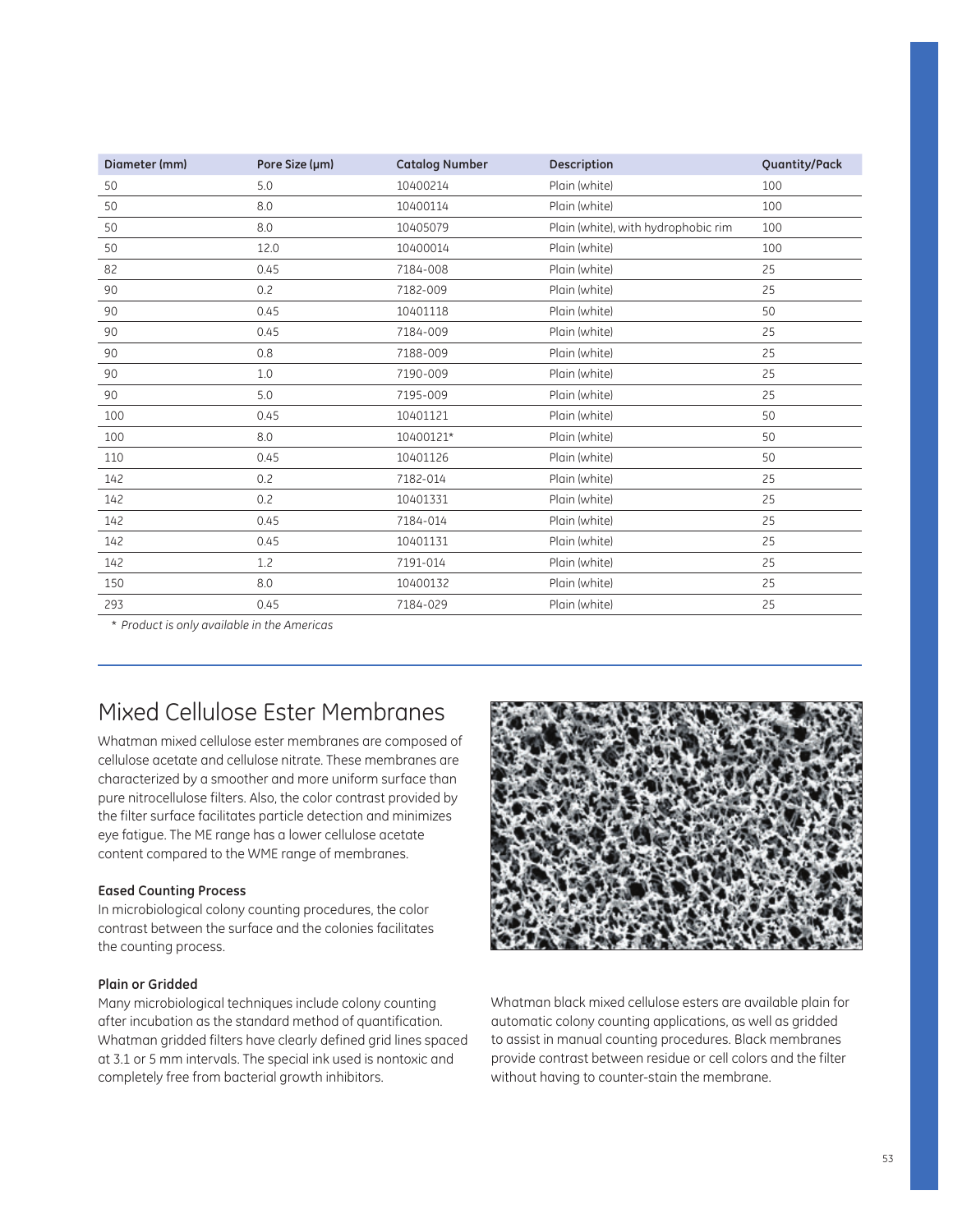#### **Sterile Filters**

For those laboratories preferring to use membranes sterilized by autoclaving for microbiological work, Whatman provides black gridded membranes in packs with pads ready for laboratory autoclaving.

#### **Features and Benefits**

- Sterile options available for critical applications
- Excellent contrast for easier particle detection
- Grids are nontoxic and do not inhibit bacterial growth, ensuring sample integrity
- Black plain and black gridded membranes have a mix of cellulose nitrate and cellulose acetate
- The membrane offers a high degree of internal surface area for greater adsorption of product
- Higher dirt loading capacity
- Biologically inert with good thermal stability
- $\bullet$  No surfactants to contaminate samples
- Uniform microporous structure of membrane gives high flow rates
- Thermally stable

**General**

#### **Applications**

The membrane is particularly effective in applications requiring higher flow rates and larger volume filtration, including clarification or sterilization of aqueous solutions, particulate analysis and removal, air monitoring and microbial analysis. Other applications include:

- Clarification or sterilization of aqueous solutions
- Cytology
- Air monitoring
- HPLC samples (aqueous)
- Virus concentration
- Particulate analysis
- Biological assays
- ~5^^S\XRa^QX^[^VhX]R[dSX]VT]d\TaPcX^]^U*E. coli* in foods
- Bacteriological studies
- Particle counting from liquids and aerosols
- Yeasts and molds

### **Typical Data – Mixed Cellulose Ester Membranes**

| uenerun                     |                            |
|-----------------------------|----------------------------|
| Burst strength              | $>10$ psi                  |
| Weight                      | 4.3-5.0 mg/cm <sup>2</sup> |
| Maximum service temperature | $130^{\circ}$ C            |
| Porosity                    | 74-77%                     |
| Steam autoclavable          | Yes                        |
| Solvent resistancy          | Medium                     |
| Protein binding             | Medium                     |

### **Product Selection – Mixed Cellulose Ester Membranes**

| Membrane Type            | <b>Pore Size</b><br>$(\mu m)$ | Thickness (µm) | <b>Water Flow Rate</b><br>$\Delta p = 0.9$ bar<br>$(s/100 \text{ ml}/12.5 \text{ cm}^2)$ | <b>Air Flow Rate</b><br>$\Delta p = 3$ mbar<br>$(s/100 \text{ ml})$ | <b>Bubble Point</b><br>(psi) | <b>Bubble Point</b><br>(bar) |
|--------------------------|-------------------------------|----------------|------------------------------------------------------------------------------------------|---------------------------------------------------------------------|------------------------------|------------------------------|
| <b>WME Product Range</b> |                               | 140            | -                                                                                        | $\overline{\phantom{0}}$                                            | $\overline{\phantom{0}}$     | $\qquad \qquad \blacksquare$ |
| <b>ME Product Range</b>  |                               |                |                                                                                          |                                                                     |                              |                              |
| ME 24                    | 0.2                           | 135            | 20                                                                                       | $\qquad \qquad -$                                                   | 53.65                        | 3.7                          |
| <b>ME 25</b>             | 0.45                          | 145            | 12.5                                                                                     | $\overline{\phantom{0}}$                                            | 40.6                         | 2.8                          |
| ME 26                    | 0.6                           | 135            | 48                                                                                       | 21                                                                  | 27.55                        | 1.9                          |
| <b>ME 27</b>             | 0.8                           | 140            | 2.8                                                                                      | 11.6                                                                | 18.85                        | 1.3                          |
| <b>ME 28</b>             | 1.2                           | 140            | $\mathcal{P}$                                                                            | 9.3                                                                 | 11.6                         | 0.8                          |
| ME 29                    | 3                             | 150            | 1.2                                                                                      | 6.7                                                                 | 10.15                        | 0.7                          |

*Note: Autoclave pack contains 10 sealed envelopes. Each envelope contains 10 filters with 10 pads.*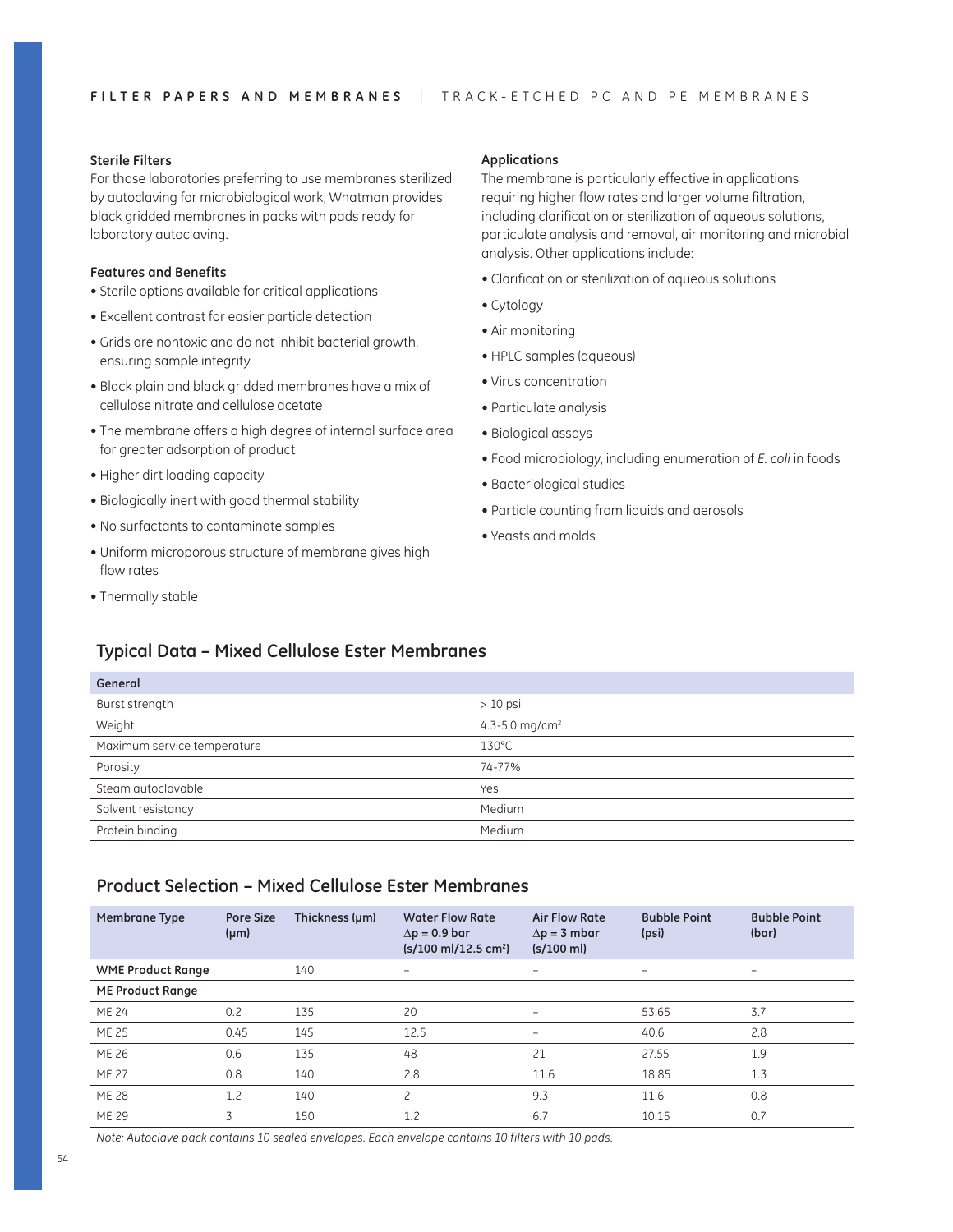| Diameter (mm)           | Pore Size (µm) | <b>Catalog Number</b> | Description                | Quantity/Pack |
|-------------------------|----------------|-----------------------|----------------------------|---------------|
| ME Range - ME 24, Plain |                |                       |                            |               |
| 25                      | 0.2            | 10401706              | Plain                      | 100           |
| 47                      | 0.2            | 10401712              | Plain                      | 100           |
| 47                      | 0.2            | 10401770              | Plain                      | 100           |
| 50                      | 0.2            | 10401714              | Plain                      | 100           |
| 50                      | 0.2            | 10401772              | Plain, sterile             | 100           |
| 100                     | 0.2            | 10401721              | Plain                      | 50            |
| 110                     | 0.2            | 10401726              | Plain                      | 50            |
| 142                     | 0.2            | 10401731              | Plain                      | 25            |
| ME Range - ME 25, Plain |                |                       |                            |               |
| 25                      | 0.45           | 10401606              | Plain                      | 100           |
| 47                      | 0.45           | 10401612              | Plain                      | 100           |
| 47                      | 0.45           | 10401670              | Plain                      | 100           |
| 50                      | 0.45           | 10401614              | Plain                      | 100           |
| 50                      | 0.45           | 10401662              | Without interleaving paper | 100           |
| 50                      | 0.45           | 10401672              | Plain                      | 100           |
| 90                      | 0.45           | 10401618              | Plain                      | 50            |
| 100                     | 0.45           | 10401621              | Plain                      | 50            |
| 110                     | 0.45           | 10401626              | Plain                      | 50            |
| 142                     | 0.45           | 10401631              | Plain                      | 25            |
| ME Range - ME 26, Plain |                |                       |                            |               |
| 25                      | 0.6            | 10401506              | Plain                      | 100           |
| 47                      | 0.6            | 10401512              | Plain                      | 100           |
| 50                      | 0.6            | 10401514              | Plain                      | 100           |
| 100                     | 0.6            | 10401521              | Plain                      | 100           |
| ME Range - ME 27, Plain |                |                       |                            |               |
| 25                      | 0.8            | 10400906              | Plain                      | 100           |
| 37                      | 0.8            | 10400909              | Plain                      | 100           |
| 47                      | 0.8            | 10400912              | Plain                      | 100           |
| 47                      | 0.8            | 10400970              | Plain                      | 100           |
| 50                      | 0.8            | 10400914              | Plain                      | 100           |
| 100                     | 0.8            | 10400921              | Plain                      | 50            |
| ME Range - ME 28, Plain |                |                       |                            |               |
| 25                      | 1.2            | 10400806              | Plain                      | 100           |
| 47                      | 1.2            | 10400812              | Plain                      | 100           |
| 50                      | 1.2            | 10400814              | Plain                      | 100           |
| 100                     | 1.2            | 10400821              | Plain                      | 50            |

## **Ordering Information – Mixed Cellulose Ester Membranes**

\* *Product is only available in the Americas cont.*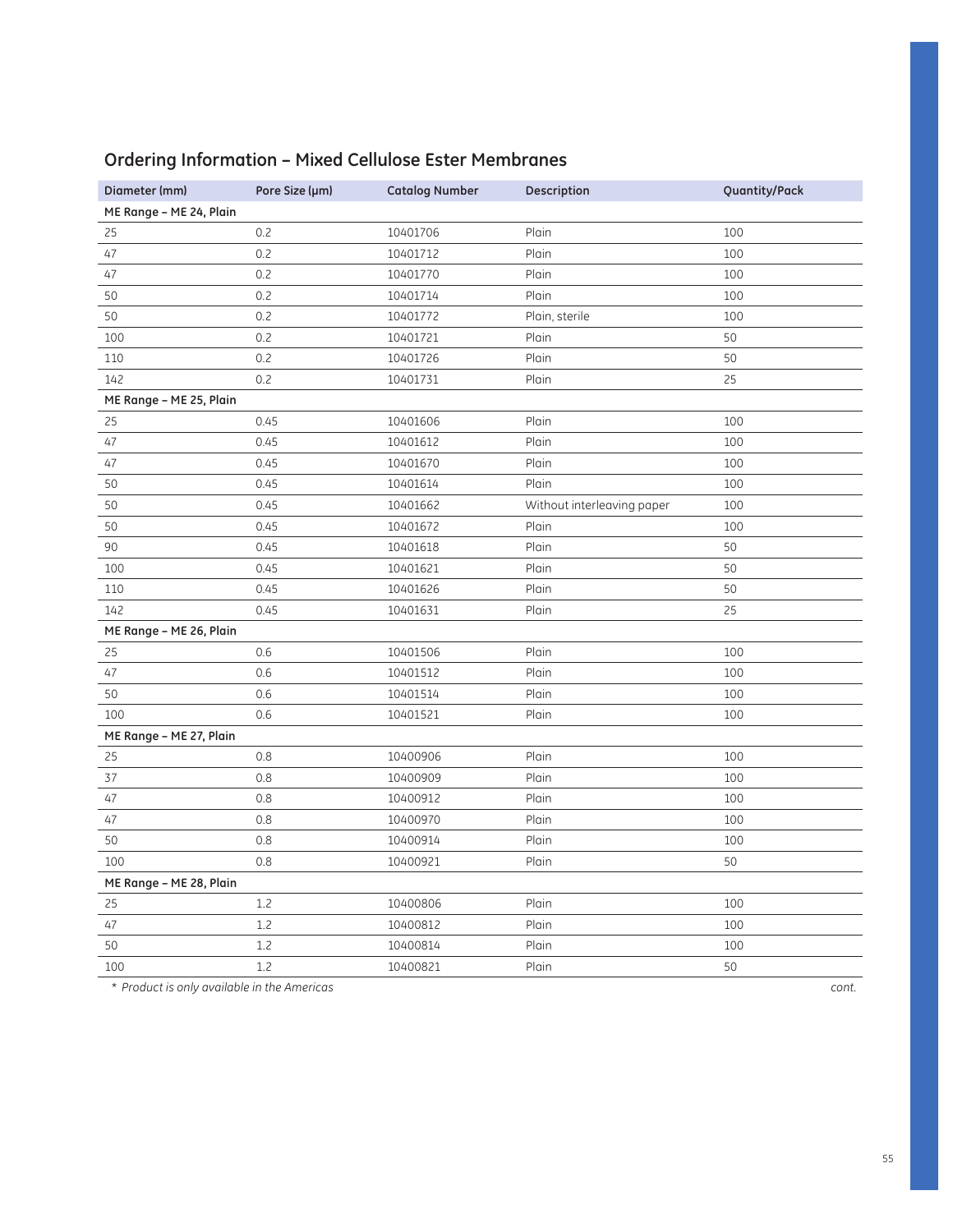### FILTER PAPERS AND MEMBRANES | TRACK-ETCHED PC AND PE MEMBRANES

| Diameter (mm)             | Pore Size (µm)                              | <b>Catalog Number</b> | Description                                                  | Quantity/Pack |
|---------------------------|---------------------------------------------|-----------------------|--------------------------------------------------------------|---------------|
| ME Range - ME 29          |                                             |                       |                                                              |               |
| 25                        | 3                                           | 10400706              | Plain                                                        | 100           |
| 47                        | 3                                           | 10400712              | Plain                                                        | 100           |
| 50                        | 3                                           | 10400714              | Plain                                                        | 100           |
| 50                        | 3                                           | 10400772              | Plain, sterile                                               | 100           |
| 100                       | 3                                           | 10400721*             | Plain                                                        | 50            |
| ME Range - ME 24, Gridded |                                             |                       |                                                              |               |
| 47                        | 0.2                                         | 10406970              | White/black grid 3.1 mm, sterile                             | 100           |
| 50                        | 0.2                                         | 10406914              | White/black grid 3.1 mm                                      | 100           |
| 50                        | 0.2                                         | 10406972              | White/black grid 3.1 mm, sterile                             | 100           |
| ME Range - ME 25, Gridded |                                             |                       |                                                              |               |
| 47                        | 0.45                                        | 10406812              | White/black grid 3.1 mm                                      | 100           |
| 47                        | 0.45                                        | 10407970              | White/black grid 3.1 mm, sterile                             | 100           |
| 47                        | 0.45                                        | 10406871              | White/black grid 3.1 mm, sterile                             | 1000          |
| 47                        | 0.45                                        | 10406512              | White/black grid 5 mm                                        | 100           |
| 47                        | 0.45                                        | 10406570*             | White/black grid 5 mm, sterile                               | 100           |
| 47                        | 0.45                                        | 10409712              | Black/white grid 3.1 mm                                      | 100           |
| 47                        | 0.45                                        | 10409770              | Black/white grid 3.1 mm, sterile                             | 100           |
| 47                        | 0.45                                        | 10409771              | Black/white grid 3.1 mm, sterile                             | 1000          |
| 47                        | 0.45                                        | 10409414              | Green/black grid 3.1 mm                                      | 1000          |
| 47                        | 0.45                                        | 10409471*             | Green/black grid 3.1 mm, sterile                             | 1000          |
| 50                        | 0.45                                        | 10406814              | White/black grid 3.1 mm                                      | 100           |
| 50                        | 0.45                                        | 10406862              | White/black grid 3.1 mm, without interleaving paper          | 100           |
| 50                        | 0.45                                        | 10406873              | White/black grid 3.1 mm, sterile                             | 1000          |
| 50                        | 0.45                                        | 10406514              | White/black grid 5 mm                                        | 100           |
| 50                        | 0.45                                        | 10406572              | White/black grid 5 mm, sterile                               | 100           |
| 50                        | 0.45                                        | 10406562              | White/black grid 5 mm, without interleaving paper            | 100           |
| 50                        | 0.45                                        | 10409714              | Black/white grid 3.1 mm                                      | 100           |
| 50                        | 0.45                                        | 10409772              | Black/white grid 3.1 mm, sterile                             | 100           |
| 50                        | 0.45                                        | 10409773*             | Black/white grid 3.1 mm, sterile                             | 1000          |
| 50                        | 0.45                                        | 10409462              | Green/black grid 3.1 mm, without interleaving paper, sterile | 100           |
| 50                        | 0.45                                        | 10409473              | Green/black grid 3.1 mm, sterile                             | 1000          |
| ME Range - ME 26, Gridded |                                             |                       |                                                              |               |
| 50                        | 0.6                                         | 10409814              | Black/white grid 3.1 mm                                      | 100           |
| ME Range - ME 27, Gridded |                                             |                       |                                                              |               |
| 47                        | 0.8                                         | 10408970              | White/black grid 3.1 mm, sterile                             | 100           |
| 47                        | 0.8                                         | 10409970              | White/black grid 3.1 mm with pad, sterile                    | 100           |
| 47                        | 0.8                                         | 10409270              | Black/white grid 3.1 mm, sterile                             | 100           |
| 50                        | 0.8                                         | 10405672              | Green/black grid 3.1 mm, sterile                             | 100           |
| ME Range - ME 28, Gridded |                                             |                       |                                                              |               |
| 50                        | 1.2                                         | 10408372              | Black/white grid 3.1 mm, sterile                             | 100           |
| 50                        | 1.2                                         | 10408472              | Green/black grid 3.1 mm, sterile                             | 100           |
|                           | * Product is only available in the Americas |                       |                                                              | cont.         |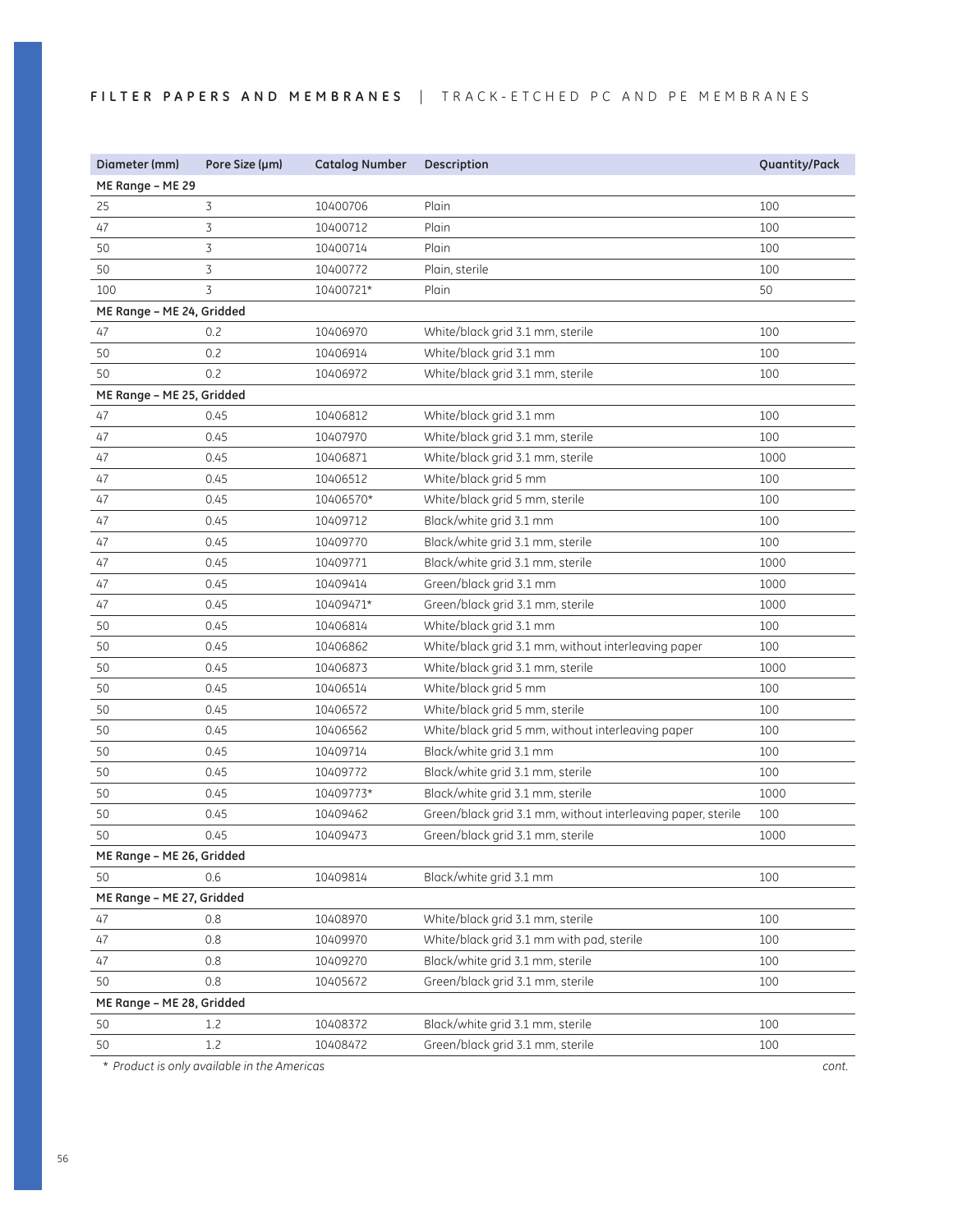| Diameter (mm)             | Pore Size um | <b>Catalog Number</b> | <b>Description</b>                               | Quantity/Pack |
|---------------------------|--------------|-----------------------|--------------------------------------------------|---------------|
| <b>WME Range, Gridded</b> |              |                       |                                                  |               |
| 25                        | 0.45         | 7141-002              | White/black grid 3.1 mm                          | 100           |
| 25                        | 0.8          | 7148-002              | White/black grid 3.1 mm                          | 100           |
| 47                        | 0.45         | 7140-104              | Plain, sterile                                   | 100           |
| 47                        | 0.2          | 7187-114              | White/black grid 3.1 mm                          | 100           |
| 47                        | 0.45         | 7141-004              | White/black grid 3.1 mm                          | 100           |
| 47                        | 0.45         | 7141-104              | White/black grid 3.1 mm, sterile                 | 100           |
| 47                        | 0.45         | 7141-114              | White/black grid 3.1 mm, sterile, without pad    | 100           |
| 47                        | 0.45         | 7141-124              | White/black grid 3.1 mm, sterile                 | 200           |
| 47                        | 0.45         | 7141-154              | White/black grid 3.1 mm, sterile, without pad    | 1000          |
| 47                        | 0.45         | 7141-204              | White/black grid 3.1 mm, autoclave pack, sterile | 100           |
| 47                        | 0.45         | 7153-004              | Black/white grid 3.1 mm                          | 100           |
| 47                        | 0.45         | 7153-104              | Black/white grid 3.1 mm, sterile                 | 100           |
| 47                        | 0.45         | 7155-004              | Green/black grid 3.1 mm, sterile                 | 100           |

## Teflon® (PTFE) Membranes

Whatman PTFE membranes are chemically stable and inert. They are suitable for applications involving aggressive organic solvents, strong acids and alkalis. PTFE membranes are particularly suitable for preparing samples for HPLC analysis. The hydrophobic nature of the membrane also has applications for air and gas sterilization. The membrane is laminated onto a nonwoven polypropylene support web for improved strength and handling and can be used at temperatures up to 120ºC.

#### **Chemically Stable and Inert**

PTFE is the membrane of choice for use with aggressive solvents, liquids, and gases that can attack other membranes. It is resistant to most acids, alkalis, and solvents.

#### **Applications**

One of the major applications for the PTFE membrane is the clarification of corrosives, solvents, and aggressive fluids. This includes the important requirement in HPLC analysis for sample filtration where any solid particles can cause permanent damage to the column. The 0.5 µm pore size is normally used. Air and gas sterilization make use of the hydrophobic characteristics of PTFE membranes and their ability to stop aqueous aerosols. Usual pore sizes are 0.2 µm and 0.5 µm. Sterile venting of vacuum manifolds, fermentation vessels, and sterile filtrate tanks and containers utilize PTFE 0.2 µm membranes.



PTFE membrane

### **WTP and TE Membrane Ranges**

WTP membranes use a polypropylene grid as the support material whereas the TE range uses a randomly arranged polypropylene support material.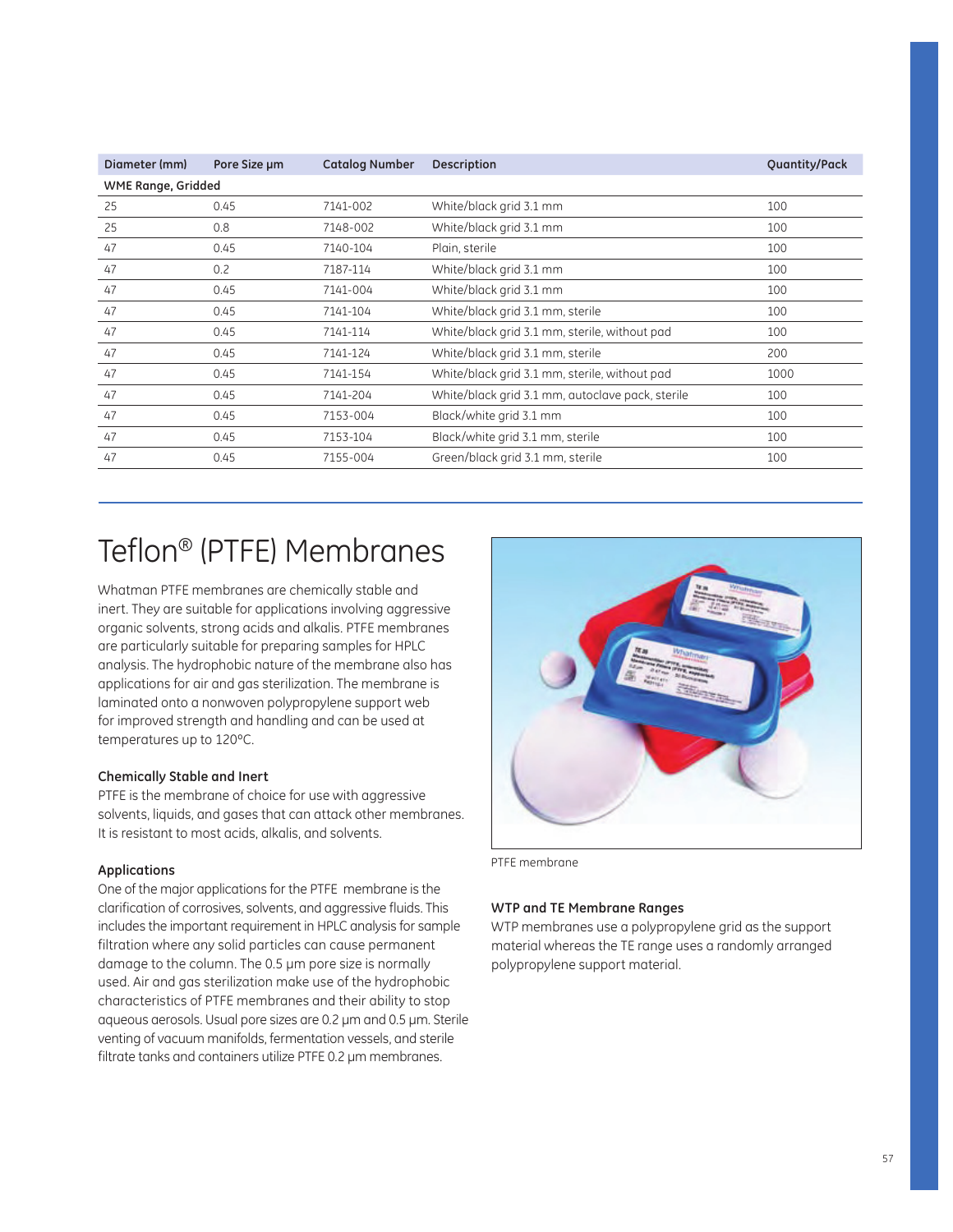| Membrane<br><b>Type</b> | <b>Thickness</b><br>$(\mu m)$ | Porosity<br>(%)          | <b>Liquid Flow Rate</b><br>$\Delta p = 0.9$ bar<br>$(s/100 \text{ ml}/12.5 \text{ cm}^2)$ | <b>Liquid Flow Rate</b><br>@ 10 psi Vacuum<br>(mI/min/cm <sup>2</sup> ) | <b>Air Flow Rate</b><br>$\Delta p = 3$ mbar<br>$(s/100 \text{ ml})$ | <b>Air Flow Rate</b><br>@ 10 psi Vacuum<br>(1/min/cm <sup>2</sup> ) | <b>Bubble Point</b><br>(psi) | (bar) | Max.<br>Temp.<br>(C) |
|-------------------------|-------------------------------|--------------------------|-------------------------------------------------------------------------------------------|-------------------------------------------------------------------------|---------------------------------------------------------------------|---------------------------------------------------------------------|------------------------------|-------|----------------------|
| <b>TE Range</b>         |                               |                          |                                                                                           |                                                                         |                                                                     |                                                                     |                              |       |                      |
| $0.2 \mu m$<br>(TE 35)  | 240                           |                          | $24*$                                                                                     |                                                                         | 70                                                                  |                                                                     | 1.29                         | 18.8  | 100                  |
| $0.45 \mu m$<br>(TE 36) | 220                           | $\overline{\phantom{0}}$ | $12*$                                                                                     | $\overline{\phantom{0}}$                                                | 60                                                                  | $\overline{\phantom{0}}$                                            | 0.89                         | 13    | 100                  |
| $1.0 \mu m$<br>(TE 37)  | 275                           |                          | $5.4*$                                                                                    |                                                                         | 24                                                                  |                                                                     | 0.24                         | 3.5   | 100                  |
| $5.0 \mu m$<br>(TE 38)  | 265                           | $\overline{\phantom{0}}$ | $2.2*$                                                                                    | $\qquad \qquad -$                                                       | 3.5                                                                 | $\overline{\phantom{0}}$                                            | 0.19                         | 2.9   | 100                  |
| <b>WTP Range</b>        |                               |                          |                                                                                           |                                                                         |                                                                     |                                                                     |                              |       |                      |
| $0.2 \mu m$             | 130                           | 72                       | -                                                                                         | $61.4***$                                                               | $\qquad \qquad -$                                                   | 4.5                                                                 | 0.89                         | 13    | 120                  |
| $0.5 \mu m$             | 120                           | 74                       | $\overline{\phantom{0}}$                                                                  | $110**$                                                                 |                                                                     | 7.5                                                                 | 0.41                         | 6     | 120                  |
| $1.0 \mu m$             | 90                            | 76                       | $\overline{\phantom{0}}$                                                                  | 445**                                                                   |                                                                     | 17                                                                  | 0.21                         | 3     | 120                  |

### **Typical Data – Teflon (PTFE) Membranes**

\* *Measured with ethanol*

\*\* *Measured with acetone*

† *Measured using 2-propanol* 

### **Ordering Information – Teflon (PTFE) Membranes**

| Diameter (mm)    | Pore Size (µm) | <b>Catalog Number</b> | Quantity/Pack |
|------------------|----------------|-----------------------|---------------|
| <b>WTP Range</b> |                |                       |               |
| 25               | 0.2            | 7582-002              | 100           |
| 25               | 1.0            | 7590-002              | 100           |
| 37               | 1.0            | 7590-003              | 100           |
| 47               | 0.2            | 7582-004              | 100           |
| 47               | 0.5            | 7585-004              | 100           |
| 47               | $1.0\,$        | 7590-004              | 100           |
| TE Range - TE 35 |                |                       |               |
| 25               | 0.2            | 10411405              | 50            |
| 47               | 0.2            | 10411411              | 50            |
| 50               | 0.2            | 10411413              | 50            |
| TE Range - TE 36 |                |                       |               |
| 25               | 0.45           | 10411305              | 50            |
| 47               | 0.45           | 10411311              | 50            |
| 50               | 0.45           | 10411313              | 50            |
| TE Range - TE 37 |                |                       |               |
| 25               | 1.0            | 10411205              | 50            |
| 47               | 1.0            | 10411211              | 50            |
| 50               | $1.0\,$        | 10411213              | 50            |
|                  |                |                       |               |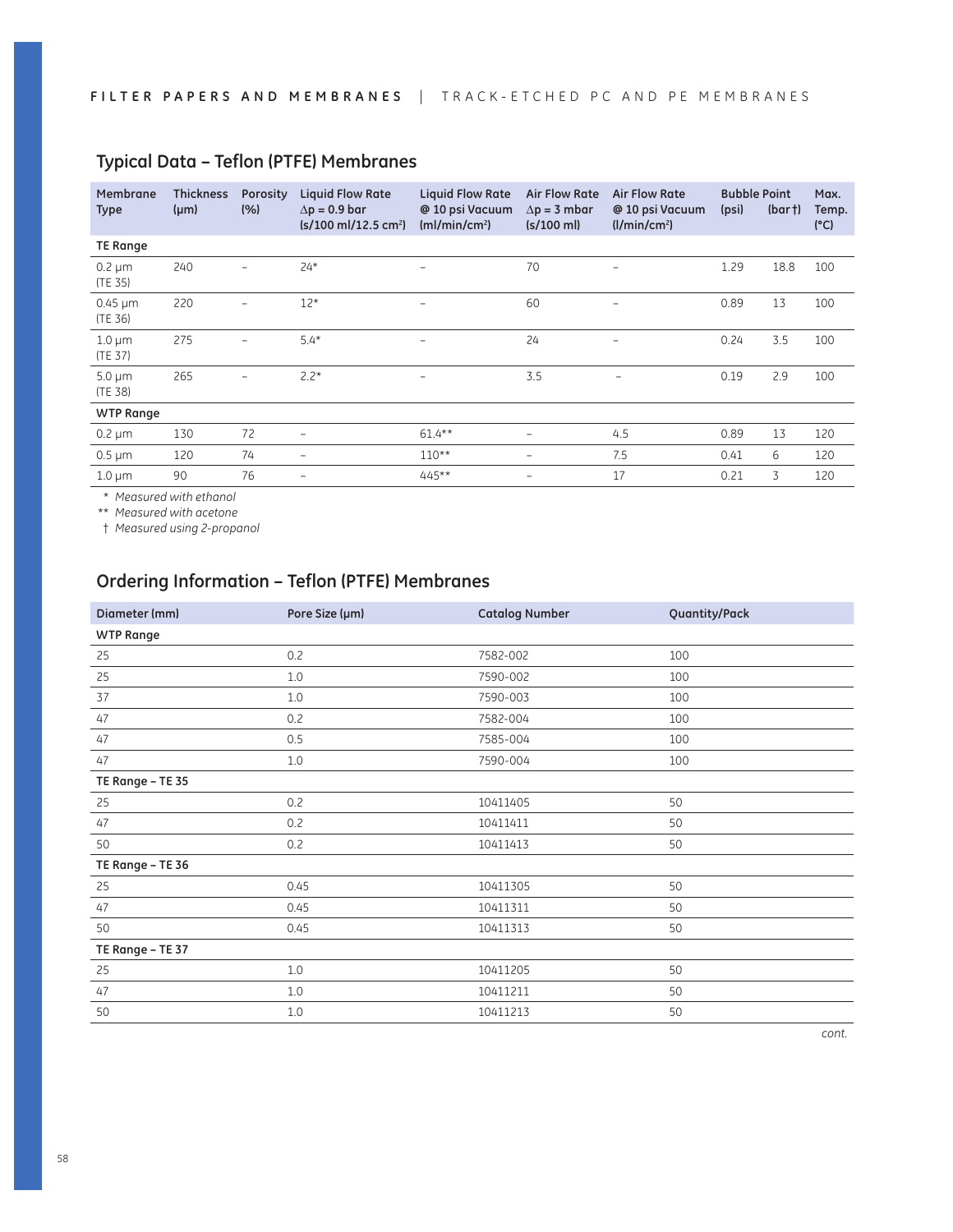| Diameter (mm)    | Pore Size (µm) | <b>Catalog Number</b> | Quantity/Pack |
|------------------|----------------|-----------------------|---------------|
| TE Range - TE 38 |                |                       |               |
| 37               | 5.0            | 10411108              | 50            |
| 47               | 5.0            | 10411111              | 50            |
| 50               | 5.0            | 10411113              | 50            |
| 90               | 5.0            | 10411116              | 50            |
| 150              | 5.0            | 10411130              | 50            |
|                  |                |                       |               |

## PM 2.5 Air Monitoring Membrane

A high-purity, thin PTFE membrane in a sequentially numbered chemically resistant polypropylene support ring for PM 2.5 ambient air monitoring. Whatman PM 2.5 membranes have low tare mass for accurate gravimetric determinations. The thermally stable design eliminates curling, keeps the membrane flat, and makes the filter robot-friendly.

The PM 2.5 PTFE membranes are manufactured under clean room conditions. These chemically resistant, low chemical background filters permit sensitive, interference-free determinations. No glues or adhesives are used in making these 46.2 mm diameter products.

### **Statement of Conformance**

PTFE Filters for EPA PM 2.5 Reference Method. Under the requirements of 40 CFR Part 50, Appendix L, shown below, the manufacturer must perform the following tests as listed.

Any filter manufacturer or vendor who sells or offers to sell filters specifically identified for use with this PM 2.5 reference method shall certify that the required number of filters from each lot (0.1% or 10, whichever is greater) of filters offered for sale have been tested as specified for the following tests and meet 90% of each of the design and performance specifications:

- Loose, surface particle contamination (drop test weight loss stability)
- Temperature stability (temperature weight loss stability)

Any filter manufacturer or vendor who sells or offers to sell filters specifically identified for use with this PM 2.5 reference method shall certify that a minimum number of 50 filters from each lot of filters offered for sale have been tested as specified for the following tests and meet 90% of each of the design and performance specifications:

- Filter type
- Filter diameter
- Filter thickness
- Filter pore size
- Support ring width
- Support ring thickness (total)
- Maximum pressure drop (clean filter)
- $\bullet$  Maximum moisture pickup
- Collection efficiency
- $\bullet$  Alkalinity
- Special requirements

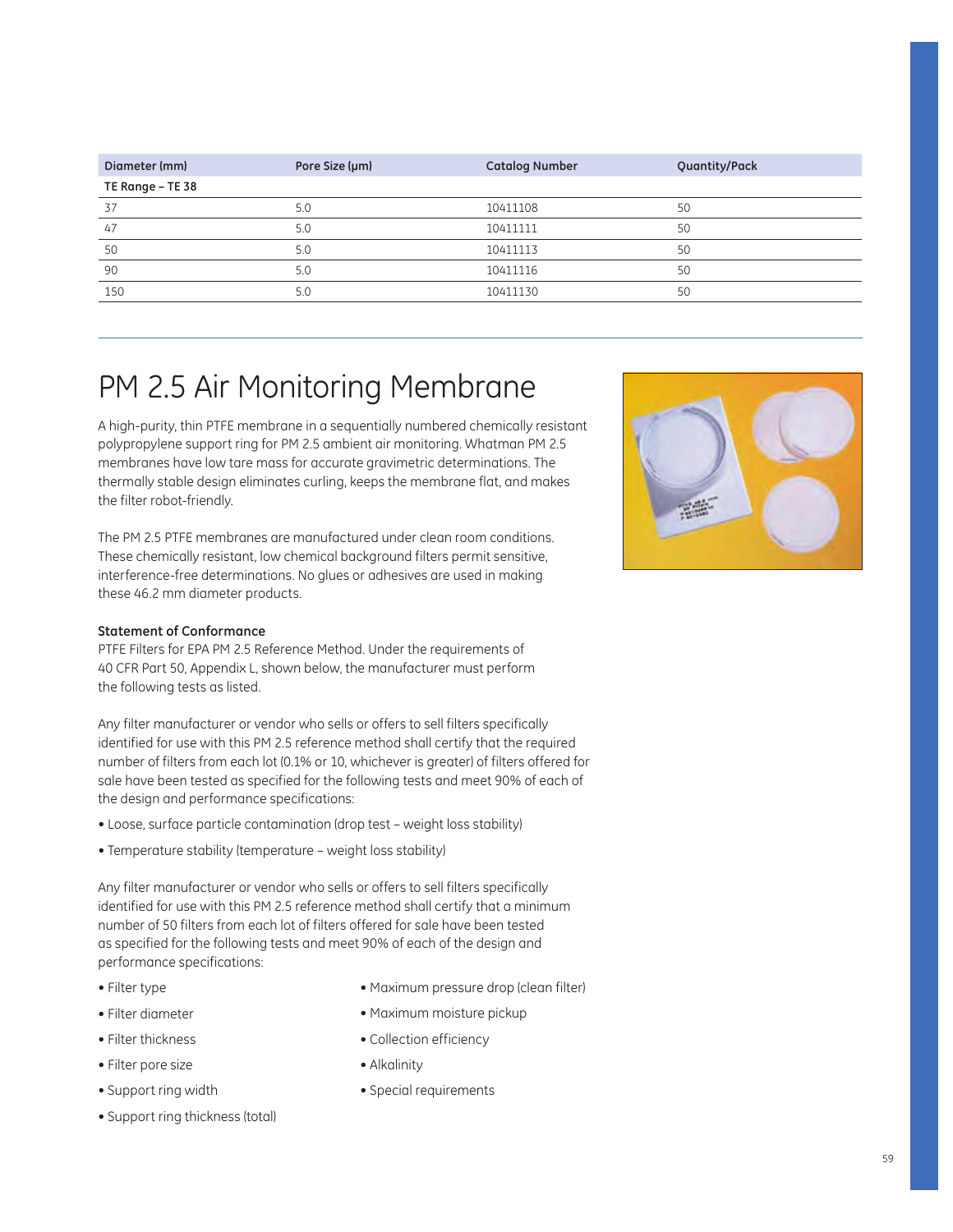These include trace metal analysis by XRF and visual inspection for defects such as pinholes, support ring separation, chaff or flashing, loose material, discoloration, filter nonuniformity or any other obvious filter defect.

Whatman hereby states that every manufactured lot that is offered for sale, and is identified for use with the PM 2.5 reference method, conforms to EPA acceptance criteria.

### **Technical Specifications – PTFE Filters for use in US EPA PM 2.5 Ambient Air Monitoring**

| Property                             | <b>Test Method</b>             | <b>Unit of Measure</b> | Value         | Range                    |
|--------------------------------------|--------------------------------|------------------------|---------------|--------------------------|
| PTFE filter media                    | N/A                            | N/A                    | <b>PTFE</b>   |                          |
| Filter thickness                     |                                | μm                     | 40            | ±10                      |
| Filter diameter                      | Template                       | mm                     | 46.2          | ± 0.25                   |
| Filter pore size                     | ASTM F 316-94                  | μm                     | 2.0           | <b>Maximum</b>           |
| Support ring media                   | N/A                            | N/A                    | Polypropylene | $\overline{\phantom{m}}$ |
| Total support ring thickness         |                                | mm                     | 0.38          | ± 0.04                   |
| Support ring width                   | Template                       | mm                     | 3.68          | $± 0.00 - 0.51$          |
| Particle retention (0.3 µm)          | ASTM D 2986-95a                | $\%$                   | 99.7          | Minimum                  |
| Pressure drop (0.3 µm) @ 16.67 l/min | ASTM D 2986-95a                | cm water               | 30            | <b>Maximum</b>           |
| Alkalinity                           | Section 2.12 EPA/600/R-94/038b | ueg/g of filter        | < 25          | Maximum                  |
| Temperature weight loss stability    | as above                       | μg                     | < 20          | <b>Maximum</b>           |
| Drop test weight loss stability      | as above                       | μg                     | < 20          | <b>Maximum</b>           |
| Moisture weight gain stability       | as above                       | μg                     | < 10          | Maximum                  |

### **Maximum Trace Element Concentration by X-Ray Fluorescence**

| lon          | nq/cm <sup>2</sup> | lon       | nq/cm <sup>2</sup> | lon | $nq/cm^2$ | lon       | $nq/cm^2$ | lon | nq/cm <sup>2</sup> | lon | nq/cm <sup>2</sup> |
|--------------|--------------------|-----------|--------------------|-----|-----------|-----------|-----------|-----|--------------------|-----|--------------------|
| $\mathsf{A}$ | 94.4               | <b>Sc</b> | 7.2                | Ni  | 3.0       | Br        | 2.0       | Pd  | 9.6                | Cs  | 25                 |
| Si           | 32.8               | Τi        | 13.8               | Cu  | 2.8       | <b>Rb</b> | 2.0       | Aq  | 9.6                | Ba  | 32.2               |
| P            | 22.6               | V         | 4.8                | Zn  | 2.2       | Sr        | 2.2       | Cd  | 10.8               | La  | 87.6               |
| S            | 13.4               | Cr        | 2.2                | Ga  | 1.8       |           | 14.6      | Sn  | 15.2               | W   | 5                  |
| <sub>C</sub> | 9.4                | Mn        | 2.2                | Ge  | 3.0       | Zr        | 13.2      | Sb  | 14.4               | Au  | 4.4                |
| K            | 5.6                | Fe        | 5.8                | As  | 2.8       | Mo        | 11.6      | Te  | 16.2               | Hg  | 4.4                |
| Ca           | 8.2                | Co        | 4.0                | Se  | 1.6       | Rh        | 9.4       |     | 18.6               | Pb  | 4.8                |

### **Ordering Information – PM 2.5 Air Monitoring Membrane**

| Diameter (mm) | <b>Catalog Number</b> | <b>Description</b>                       | Quantity/Pack |
|---------------|-----------------------|------------------------------------------|---------------|
| 46.2          | 7592-104              | With support ring, sequentially numbered |               |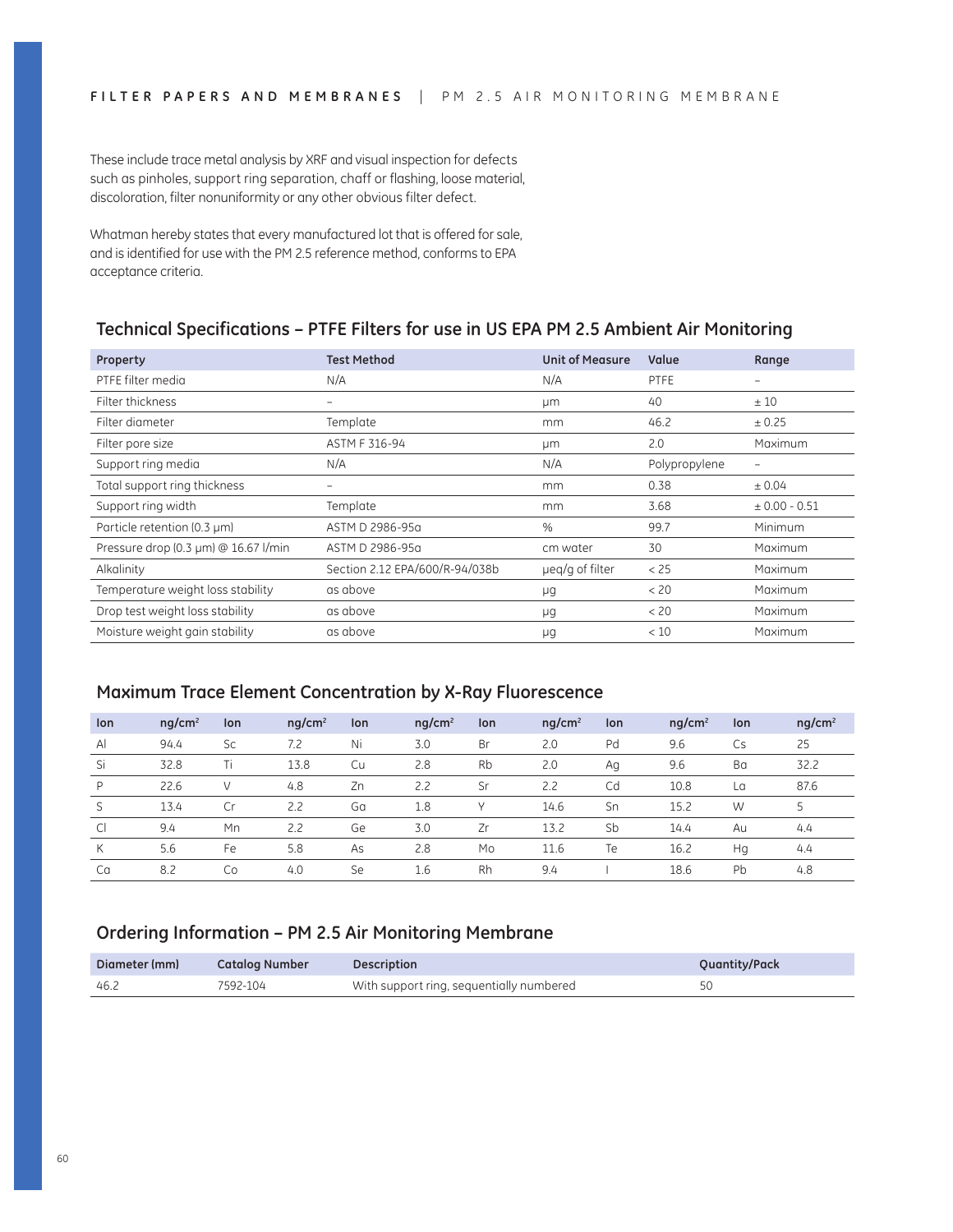## Nylon Membranes

High-quality nylon membranes are suitable for filtering aqueous solutions and most organic solvents. The membranes are suitable for use with a wide range of biological preparations and can be used where other membranes are unsuitable or difficult to use.

Nylon membranes are hydrophilic, eliminating the need for wetting agents that could be extracted when filtering aqueous solutions. The membranes are flexible, durable and tear resistant, and can be autoclaved at 135ºC.

### **Applications**

- Filtration of aqueous and organic mobile phases
- Vacuum degassing
- Filtration of tissue culture media, microbiological media, buffers, and solutions

### **Typical Data – Nylon Membranes**

| Pore Size (µm) | Thickness (µm) | <b>Fiber Releasing</b> | Water Flow Rate @ 5 psi | <b>Bubble Point (psi)</b> | Maximum<br>Temperature (°C) |
|----------------|----------------|------------------------|-------------------------|---------------------------|-----------------------------|
| 0.2            | 150-187        | Νo                     | $> 50$ ml/min           | $40 - 49$                 | 135                         |
| 0.45           | 150-187        | Νo                     | $>60$ ml/min            | 34-42                     | 135                         |
| 0.8            | 137-200        | Νo                     | $>180$ ml/min           | > 13                      | 135                         |

### **Ordering Information - Nylon Membrane Circles**

| Diameter (mm) | Pore Size (µm) | <b>Catalog Number</b> | Quantity/Pack |
|---------------|----------------|-----------------------|---------------|
| 13            | 0.2            | 7402-001              | 100           |
| 13            | 0.45           | 7404-001              | 100           |
| 25            | 0.2            | 7402-002              | 100           |
| 25            | 0.45           | 7404-002              | 100           |
| 47            | 0.2            | 7402-004              | 100           |
| 47            | 0.45           | 7404-004              | 100           |
| 47            | 0.8            | 7408-004              | 100           |
| 47            | 1.0            | 7410-004              | 100           |
| 90            | 0.2            | 7402-009              | 50            |
| 90            | 0.45           | 7404-009              | 50            |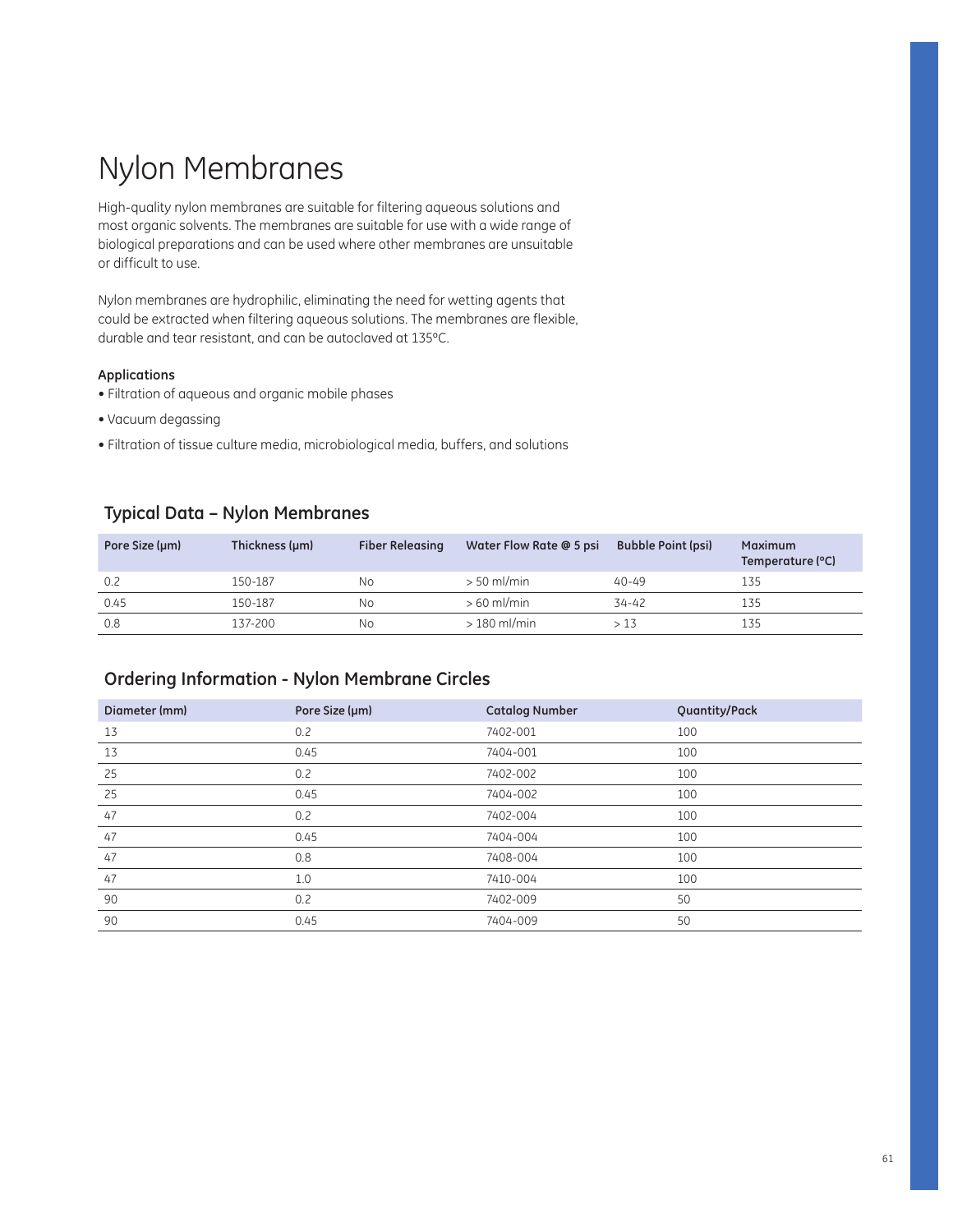## Polyamide Membranes

Whatman polyamide membranes are made from pure polyamide, making them the universal filter for clarification and sterile filtration.

Polyamide membrane filters are mechanically very strong and exhibit excellent wet strength and dry strength. They are hydrophilic, making them suitable for aqueous and organic solutions. The membrane filters can be used up to 135ºC.



Polyamide membrane (0.45 µm, Type NL 17) electronic micrograph (magnification 1000×)

### **Typical Data – Polyamide Membranes**

| Pore Size (µm)   | Thickness (µm) | <b>Water Flow Rate</b><br>$\Delta p = 0.9$ bar<br>(mI/min/cm <sup>2</sup> ) | Air Flow Rate<br>$\Delta p = 3$ mbar (bar)<br>(mI/min/cm <sup>2</sup> ) | <b>Bubble Point (bar)</b> | <b>Maximum</b><br>Temperature (°C) |
|------------------|----------------|-----------------------------------------------------------------------------|-------------------------------------------------------------------------|---------------------------|------------------------------------|
| $0.2$ (NL $16$ ) | 110            |                                                                             | 10                                                                      | 4.2                       | 135                                |
| 0.45 (NL 17)     | 110            | 0.45                                                                        | 20                                                                      |                           | 135                                |

### **Ordering Information – Polyamide Membrane Circles**

| Diameter (mm) | Pore Size (µm) | <b>Catalog Number</b> | Membrane Type | Quantity/Pack |
|---------------|----------------|-----------------------|---------------|---------------|
| 25            | 0.2            | 10414006              | <b>NL 16</b>  | 100           |
| 25            | 0.45           | 10414106              | <b>NL17</b>   | 100           |
| 47            | 0.2            | 10414012              | <b>NL 16</b>  | 100           |
| 47            | 0.45           | 10414112              | <b>NL17</b>   | 100           |
| 50            | 0.2            | 10414014              | <b>NL 16</b>  | 100           |
| 50            | 0.45           | 10414114              | <b>NL17</b>   | 100           |
| 142           | 0.45           | 10414131              | <b>NL17</b>   | 25            |

## Polyethersulfone (PES) Membranes

Whatman polyethersulfone (PES) membranes are hydrophilic, low protein binding, and stable in alkaline pH. Available in a 0.8 µm pore size, the PES membrane is recommended for aqueous applications and for biological samples. The Whatman PES membrane has a smooth surface that allows for easy enumeration of artifacts.

### **Ordering Information – PES Membrane Circles**

| Diameter (mm) | Pore Size (µm) | <b>Catalog Number</b> | Quantity/Pack |
|---------------|----------------|-----------------------|---------------|
| 47            |                | 111164                | 100           |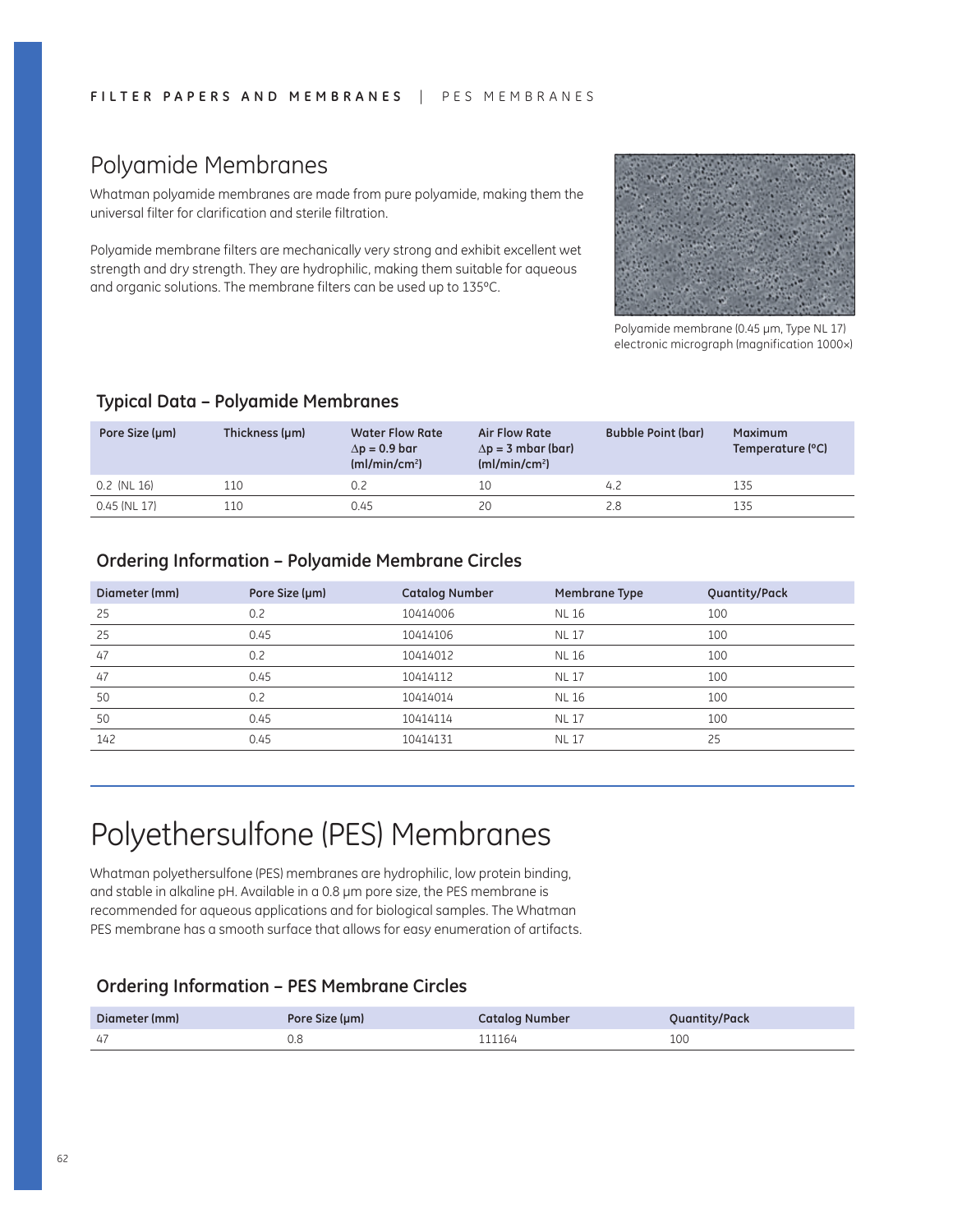# Polypropylene Membranes

Whatman polypropylene membrane filters are ideal for numerous applications in chromatography and biotechnology laboratories. They are available in 0.2 µm and 0.45 µm pore sizes.

### **Easy Handling**

Whatman polypropylene membrane filters are flexible, durable, and virtually indestructible. The exceptionally uniform strength of the device means that the membrane will not crack, tear, break or distort when picked up by hand or forceps.

#### **Versatility**

These devices are temperature tolerant, which means they are not affected by autoclaving. This temperature resistance gives users autoclaved membranes with flow rates and throughput at least 80% higher than those of autoclaved cellulosic membranes.

### **Purity**

There is no need for prewetting or wetting with cytotoxic wetting agents that could be extracted. This makes the membranes suitable as a support for cell growth, filtration of media and sterilization of tissue culture media, pharmaceuticals and other solutions used for biological work. The membranes are also compatible with organic solvents, making them highly suitable for HPLC mobile phase filtering and degassing, especially acetonitrile.

### **Ordering Information - Polypropylene (Type WPP) Membrane Circles**

| Diameter (mm) | Pore Size (µm) | <b>Catalog Number</b> | Quantity/Pack |
|---------------|----------------|-----------------------|---------------|
| 25            | 0.45           | 7002-0425             | 100           |
| 47            | 0.45           | 7002-0447             | 100           |
| 90            | 0.2            | 7002-0290             | 50            |

## MembraClear Membrane

This membrane is particularly suitable for the hot block method for Asbestos fiber analysis as it becomes crystal clear and stays clear without artifacts.

### **Ordering Information - MembraClear Membrane**

| Diameter (mm) | <b>Catalog Number</b> | Quantity/Pack |
|---------------|-----------------------|---------------|
| 25            | 7141-025              | 100           |
| 37            | 7141-037              | 100           |
| 47            | 7141-047              | 100           |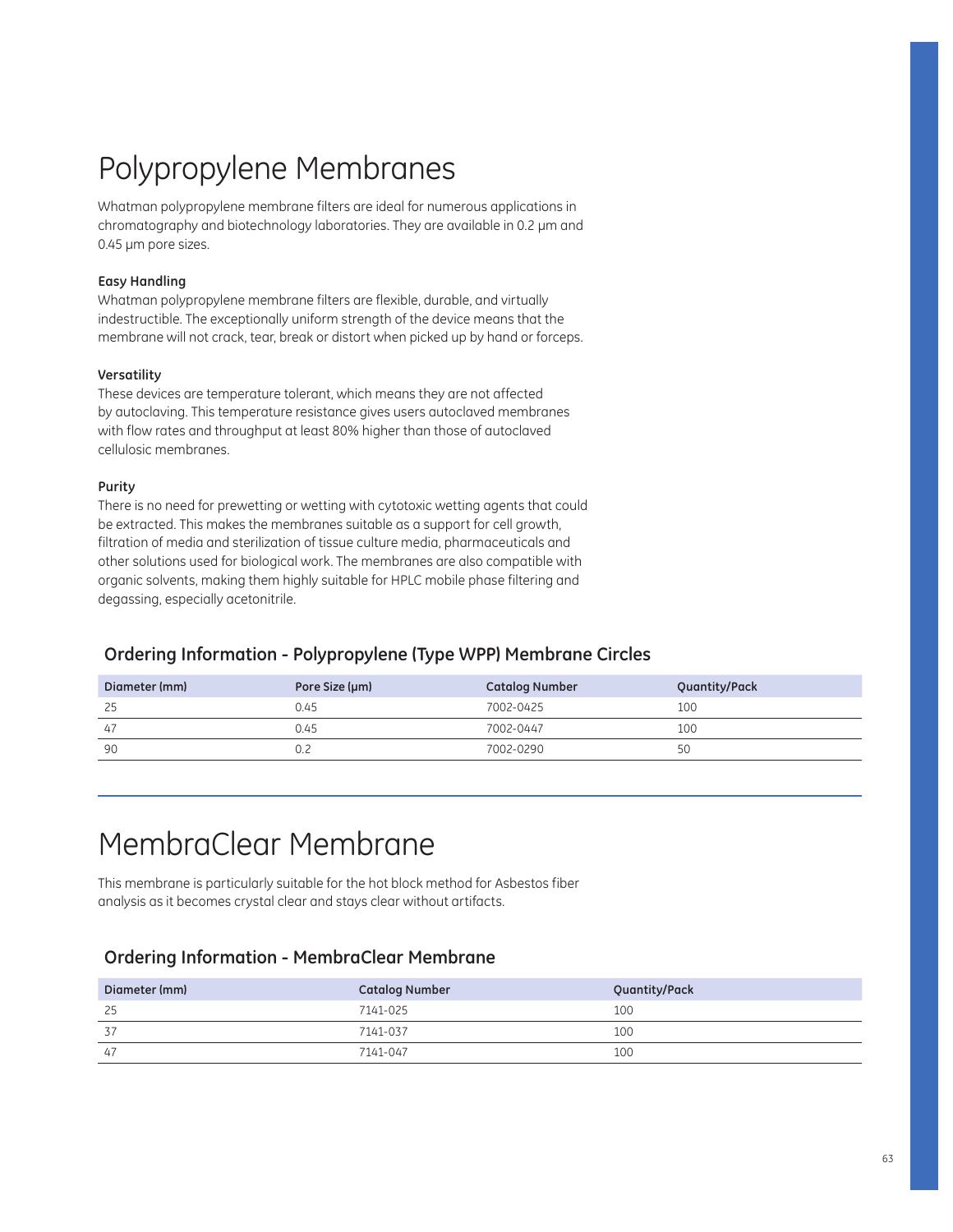# Membrane Accessories

## Membrane Prefilters

The life of a membrane filter can be extended many times by placing a prefilter adjacent to or upstream of the membrane. The total particulate load challenging the membrane is considerably reduced thus allowing the membrane to operate efficiently.

Whatman glass microfiber filters are used as prefilters for membranes. The outstanding properties of borosilicate glass microfibers mean the filters offer high loading capacity and retention of very fine particulates.

The Whatman Multigrade GMF 150, used as a prefilter, nearly doubles the volume of sample filtered compared to a single density prefilter. Compared to an unprotected membrane, the volume of sample filtered is three to seven times greater. Conventional prefilters cannot perform in the same way as the Multigrade GMF 150 simply because prefilters of a uniform density do not have the loading capacity of the multiporosity filter technology advanced by Whatman. For highly particulate loaded samples, the performance of GMF 150 filters is unsurpassed.

### **Prefilter Diameter (mm) Pore Size (µm) Catalog Number Multigrade GMF 150 Grade GF/B (fine) Grade GF/D (coarse) Quantity/Pack** 10 2.7 – 1823-010 100 25 1.0 1.0 1.0 1821-025 - 100 25 2.7 – 1823-025 100 35 2.7 – 1823-035 100 37 1.0 1.0 1.0 1821-037 - 100 42.5 1.0 1.0 1821-042 - 100 42.5 2.7 – 1823-042 100 47 1.0 1841-047 – 1840-1840 1840-1840 47 2.0 1842-047 – 2.0 1842-047 1842-1842 1842-047 – 2.0 1842-047 47 1.0 1.0 1.0 1821-047 - 100 47 2.7 – 1823-047 100 90 1.0 1841-090 – 20 90 2.0 1842-090 – 20 90 1.0 1821-090 – 25 90 2.7 – 1823-090 25 125 1.0 1821-125 – 25 125 2.7 – 1823-125 25 142 2.7 – 1823-142 25 257 2.7 – 1823-257 25

### **Ordering Information – Glass Microfiber Prefilter Circles**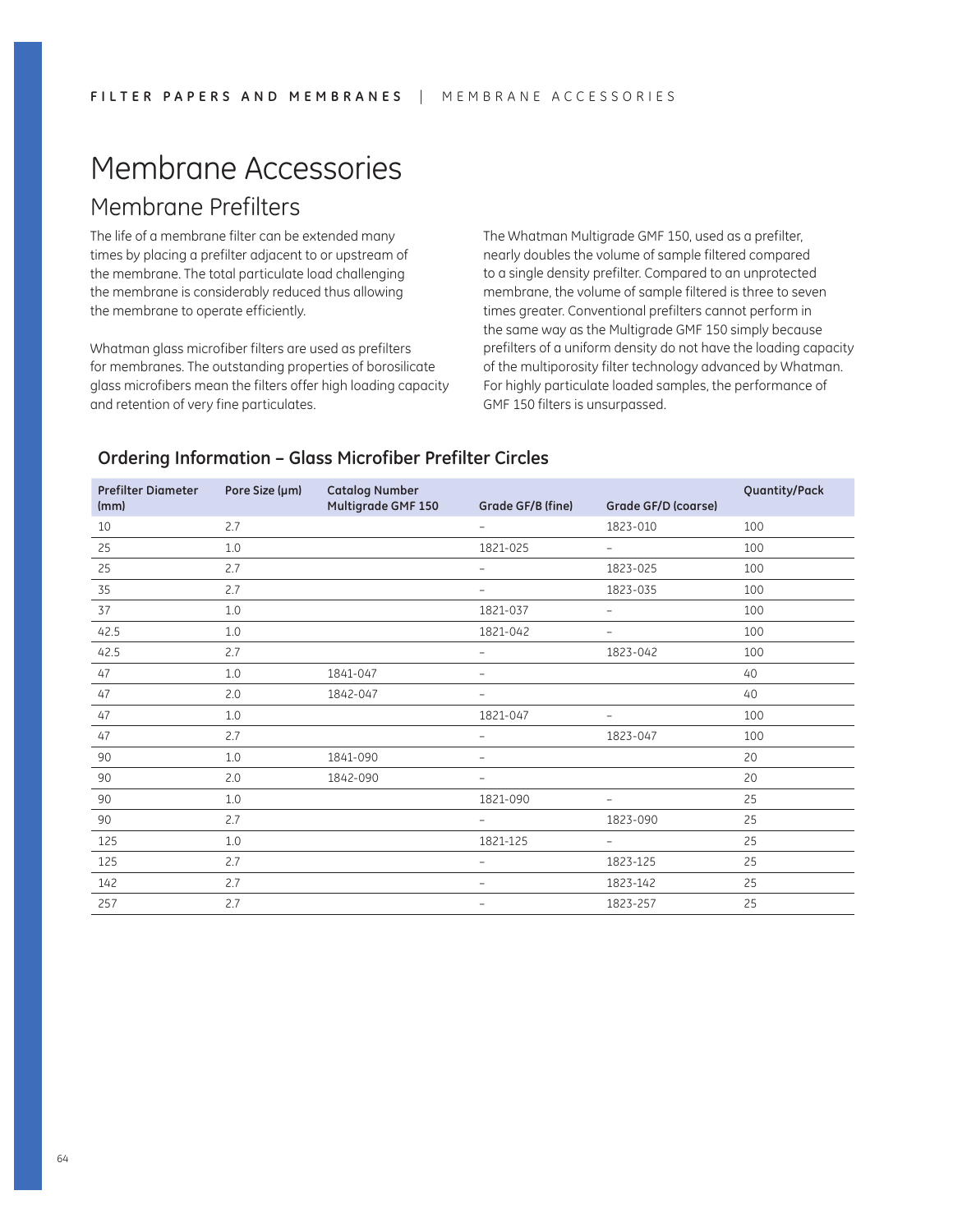## Membrane Filter Holders

Whatman offers a choice of holders for use with membrane filters.

### **Vacuum Type Glass Holders**

Produced from borosilicate glass and available with a choice of support screen. Suitable for aqueous and organic solvent filtration. The funnel seal ensures that the sample does not bypass the membrane and that particulates are retained on the surface of the membrane.

The sintered glass support is recommended for filtration and biological analysis. The 304 stainless steel support screen is suitable for use with proteinaceous solutions.

#### **Polyester Drain Discs**

For use with membrane hardware where extra support is needed for improved flow rate and throughput. The polyester drain disc is binder free and has a thickness of 100 µm. It provides a flat surface to eliminate filter tearing or rupturing. It is also used as a separator between membrane layers in serial stack filtration applications. This chemically inert support disc is available in a variety of diameters for use in a range of devices.



Membrane filter holders

#### **Applications**

- General laboratory microfiltration
- Quality control and sterility testing
- Removal of particulates from HPLC solvents
- Tissue culture media filtration

| <b>Filter Diameter (mm)</b> | Membrane Holder<br><b>Filter Systems - Glass</b> | Reservoir Volume (ml) | Filter Surface Area (cm <sup>2</sup> ) | <b>Prefilter Diameter (mm)</b> |
|-----------------------------|--------------------------------------------------|-----------------------|----------------------------------------|--------------------------------|
| 25                          | FG 25                                            | 25                    | 2.1                                    | 16                             |
| 25                          | <b>FG 25R</b>                                    | 50                    | 2.1                                    | 13                             |
| 25                          | <b>FG 25S</b>                                    | 25                    | 2.1                                    | 16                             |
| 47                          | <b>FG 47</b>                                     | 300                   | 9.6                                    | 35                             |
| 47                          | <b>FG 47S</b>                                    | 300                   | 9.6                                    | 35                             |
| 90                          | <b>FG 90</b>                                     | 1000                  | 38.5                                   | 70                             |

**Typical Data – Membrane Filter Holders**

*Additional types of membrane holders can be found in the Membrane Accessories section and Membrane Vacuum Filtration Equipment section.*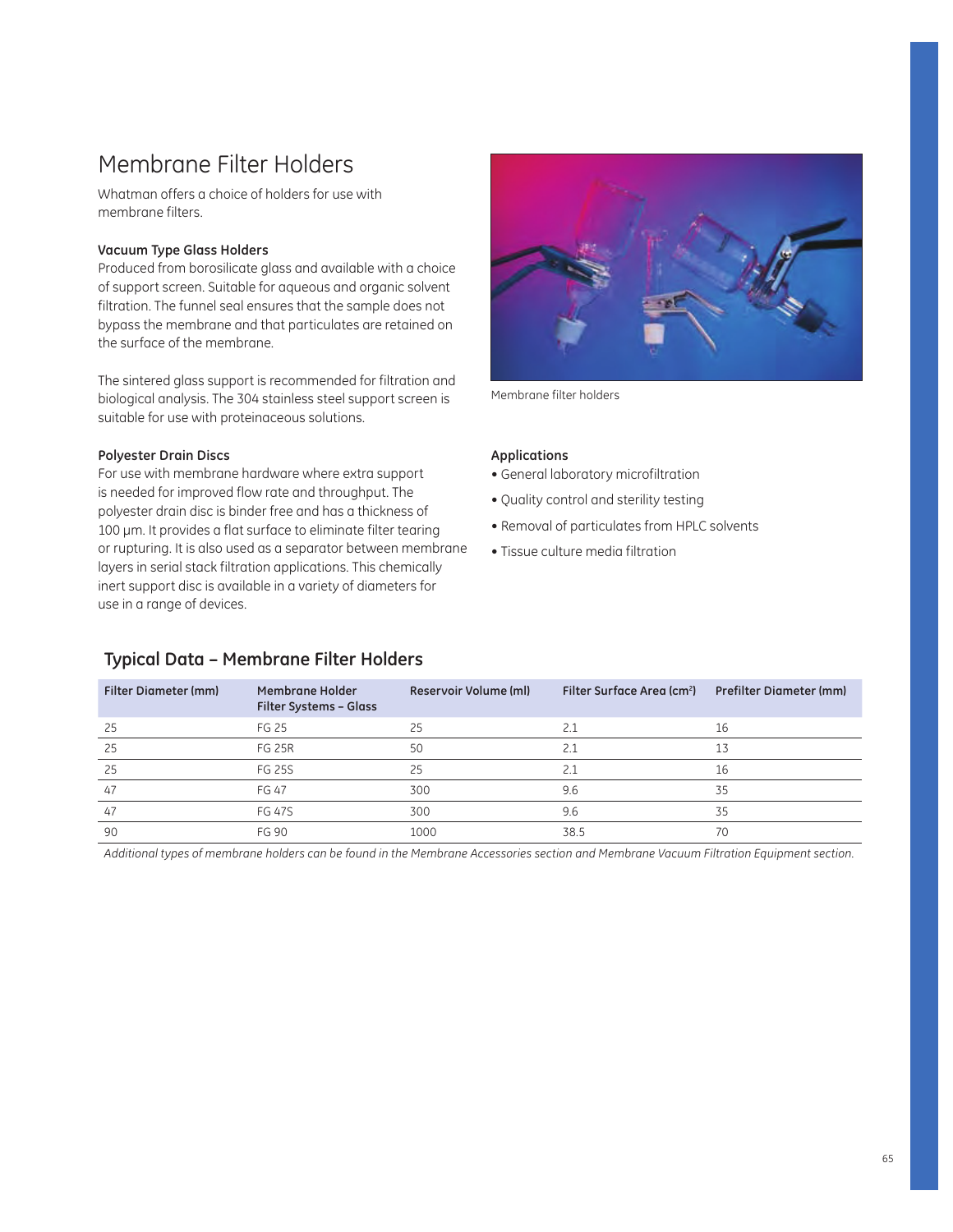| <b>Catalog Number</b> | <b>Description</b>                     | Quantity/Pack |
|-----------------------|----------------------------------------|---------------|
|                       |                                        |               |
| 1960-032              | Stainless steel support, 50 ml volume  | 1             |
| 1960-002              | Glass support, 25 ml volume            |               |
| 1960-052              | Stainless steel support, 25 ml volume  | 1             |
| 1960-004              | Glass support, 300 ml volume           |               |
| 1960-054              | Stainless steel support, 300 ml volume | 1             |
| 1961-054              | Glass reservoir, 300 ml volume         | $\mathbf{1}$  |
| 1960-009              | Glass support, 1000 ml volume          | 1             |
|                       |                                        |               |
| 230300                | Polyester                              | 100           |
| 230500                | Polyester                              | 100           |
| 230600                | Polyester                              | 100           |
| 230800                | Polyester                              | 100           |
| 231100                | Polyester                              | 100           |
|                       |                                        |               |

### **Ordering Information – Membrane Filter Accessories**

## Glass Vacuum Filtration Devices

#### **Features and benefits**

- Chemically resistant to most aqueous and organic solutions
- Acid and caustic solution resistant
- Autoclavable and can be sterilized in dry heat to 180°C
- Can be used up to 200°C

### **Applications**

- Foodstuffs (e.g., ice cream)
- Beverages (e.g., residues in beer)
- Pharmaceuticals and cosmetics
- Water and wastewater
- Residue analytics and precipitation analysis
- Contamination tests (e.g., in electroplating)
- $\bullet$  Microbiological, biochemical, and hydrobiological detection
- $\bullet$  Radiochemical tests
- Particle analysis in sensitive areas of electronics, aviation, and space travel